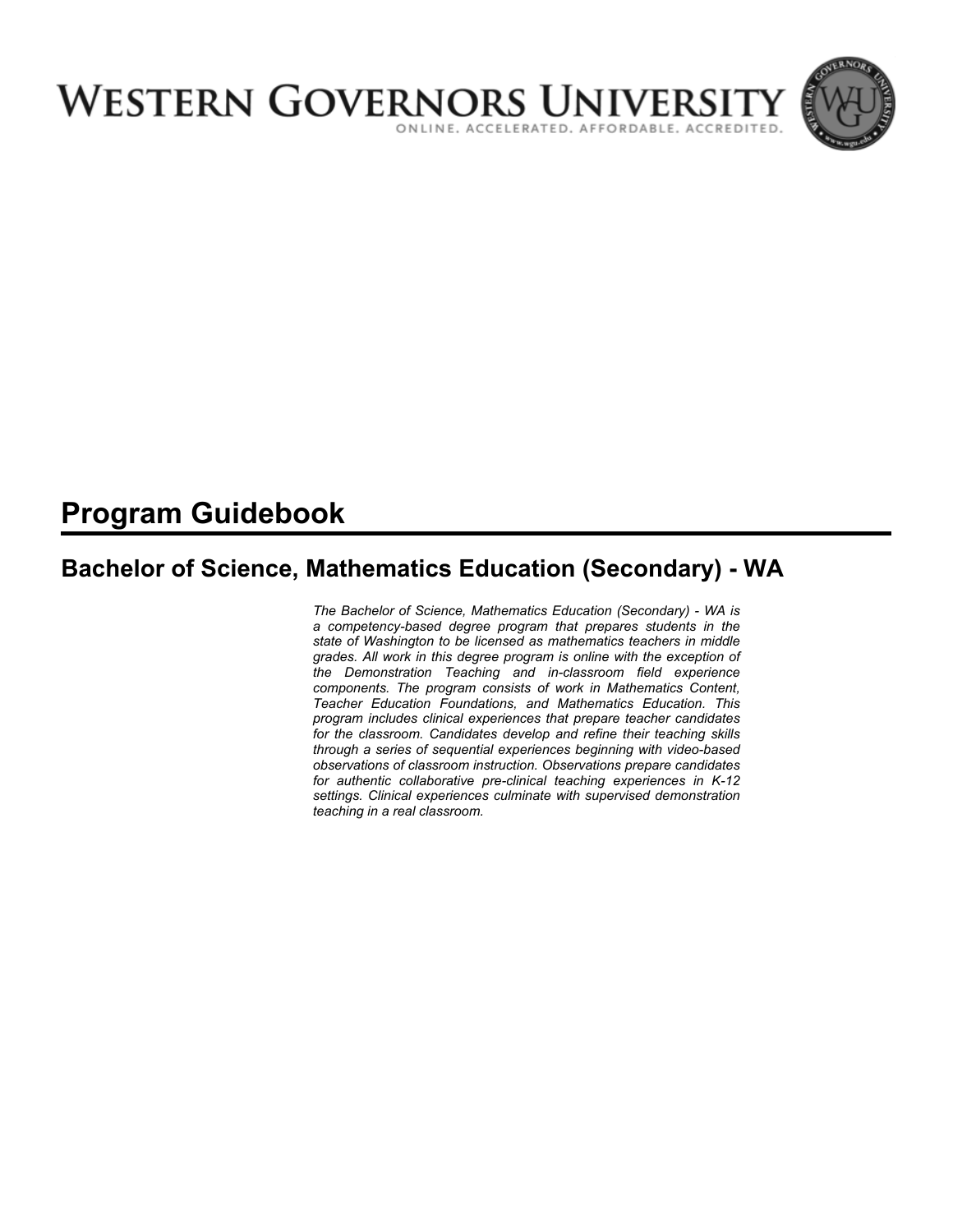# **Understanding the Competency-Based Approach**

Practically speaking, how do competency-based programs like those offered at Western Governors University (WGU) work? Unlike traditional universities, WGU does not award degrees based on completion of a certain number of credit hours or a certain set of required courses. Instead, you will earn your degree by demonstrating your skills, knowledge, and understanding of important concepts.

Progress through a degree program is governed not by the amount of time you spend in class but by your ability to demonstrate mastery of competencies as you complete required courses. Of course, you will need to engage in learning experiences as you review competencies or develop knowledge and skills in areas in which you may be weak. To help you acquire the knowledge and skills you need to complete your courses and program, WGU provides a rich array of learning resources. Your program mentor will work closely with you to help you understand the competencies required for your program and to help you create a schedule for completing your courses. You will also work closely with course instructors as you engage in each of your courses. As subject matter experts, course instructors will guide you through the content you must master to pass the course assessments.

The benefit of this competency-based system is that enables students who are knowledgeable about a particular subject to make accelerated progress toward completing a degree, even if they lack college experience. You may have gained skills and knowledge of a subject while on the job, accumulated wisdom through years of life experience, or already taken a course on a particular subject. WGU will award your degree based on the skills and knowledge that you possess and can demonstrate—not the number of credits hours on your transcript.

## **Accreditation**

Western Governors University is the only university in the history of American higher education to have earned accreditation from four regional accrediting commissions. WGU's accreditation was awarded by (1) the Northwest Commission on Colleges and Universities, (2) the Higher Learning Commission of the North Central Association of Colleges and Schools, (3) the Accrediting Commission for Community and Junior Colleges of the Western Association of Schools and Colleges, and (4) the Accrediting Commission for Senior Colleges and Universities of the Western Association of Schools and Colleges. The university's accreditation status is now managed by the Northwest Commission on Colleges and Universities (NWCCU), which reaffirmed WGU's accreditation in February 2020. The WGU Teachers College is accredited at the initial-licensure level by the Council for the Accreditation of Educator Preparation (CAEP) and by the Association of Advancing Quality in Educator Preparation (AAQEP) . The nursing programs are accredited by the Commission on Collegiate Nursing Education (CCNE). The Health Information Management program is accredited by the Commission on Accreditation for Health Informatics and Information Management Education (CAHIIM). The College of Business programs are accredited by the Accreditation Council for Business Schools and Programs (ACBSP).

### **The Degree Plan**

The focus of your program is your personalized Degree Plan. The Degree Plan is a detailed blueprint of the courses you will need to complete in order to earn your degree. The Degree Plan also lays out the accompanying learning resources and assessments that compose your program. The list of courses in the Degree Plan is often referred to as the standard path. The amount of time it takes to complete your program depends on both the amount of new information you need to learn and the amount of time you plan to devote each week to study.

Students vary widely in the specific skills and information they need to learn. For example, some students may be highly knowledgeable in a particular subject matter and would not need to engage in new learning opportunities. Other students may find that portions of the program require them to learn new information and that they need to take an online class or participate in a study module to acquire the knowledge and skills needed to fulfill program competencies in that area. Some individuals may be able to devote as little as 15–20 hours per week to the program, while others may need to devote more time. For this reason,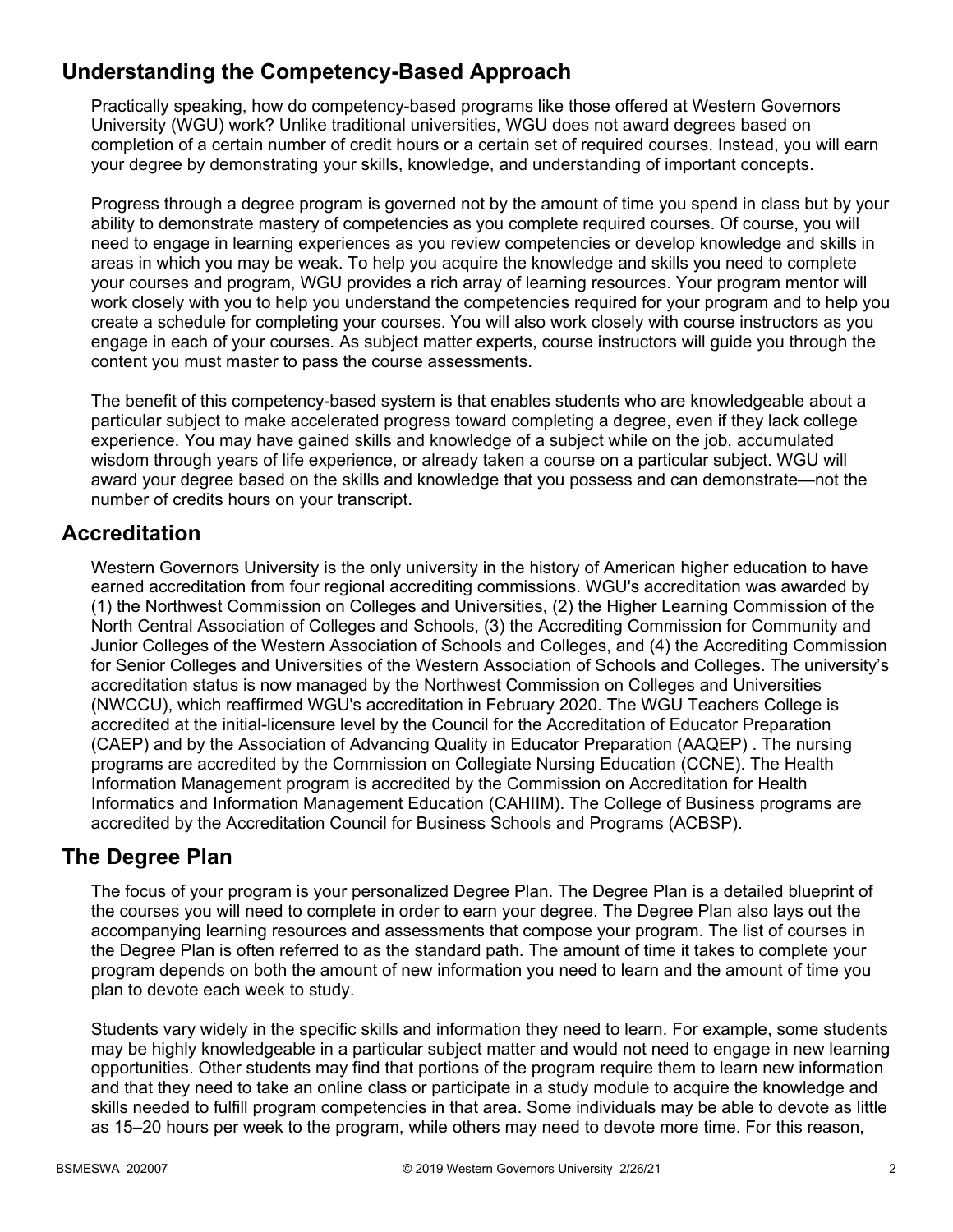pre-assessments are there to help your program mentor form a profile of your prior knowledge and create a personalized Degree Plan.

### **How You Will Interact with Faculty**

At WGU, faculty serve in specialized roles, and they will work with you individually to provide the guidance, instruction, and support you will need to succeed and graduate. As a student, it is important for you to take advantage of this support. It is key to your progress and ultimate success.

Upon your enrollment, you will be assigned a program mentor—an expert in your field of study who will provide you with regular program-level guidance and support from the day you start until the day you graduate. Your program mentor will set up regular telephone appointments (weekly at first) with you, which you will be expected to keep. The mentor will review program competencies with you and work with you to develop a plan and schedule for your coursework. Your program mentor will serve as your main point of contact throughout your program—helping you set weekly study goals, recommending specific learning materials, telling you what to expect in courses, and keeping you motivated. In addition to regular calls, your program mentor is available to help you resolve questions and concerns as they arise.

For many of the courses at WGU, you will be required to complete performance assessments. These include reports, papers, presentations, and projects that let you demonstrate your mastery of the required competencies. A separate group of faculty members, called evaluators, will review your work to determine whether it meets requirements. Evaluators are also subject matter experts in their field of evaluation. If your assessment needs further work before it "passes," these evaluators, who review your work anonymously, will provide you with instructional feedback to help you meet evaluation standards and allow you to advance.

### **Connecting with Other Mentors and Fellow Students**

As you proceed through your Degree Plan, you will have direct contact with multiple faculty members. These communications can take a variety of forms, including participation in one-on-one discussions, chats in the learning communities, and live cohort and webinar opportunities. As a WGU student, you will have access to your own personal MyWGU Student Portal, which will provide a gateway to your courses of study, learning resources, and learning communities where you will interact with faculty and other students.

The learning resources in each course are specifically designed to support you as you develop competencies in preparation for your assessments. These learning resources may include reading materials, videos, tutorials, cohort opportunities, community discussions, and live discussions that are guided by course instructors who are experts in their field. You will access your program community during your orientation course to network with peers who are enrolled in your program and to receive continued support through professional enrichment and program-specific chats, blogs, and discussions. WGU also provides Student Services associates to help you and your program mentor solve any special problems that may arise.

### **Orientation**

The WGU orientation course focuses on acquainting you with WGU's competency-based model, distance education, technology, and other resources and tools available for students. You will also utilize WGU program and course communities, participate in activities, and get to know other students at WGU. The orientation course must be completed before you can start your first term at WGU.

# **Transferability of Prior College Coursework**

Because WGU is a competency-based institution, it does not award degrees based on credits but rather on demonstration of competency. WGU undergraduate programs may accept transfer credits or apply a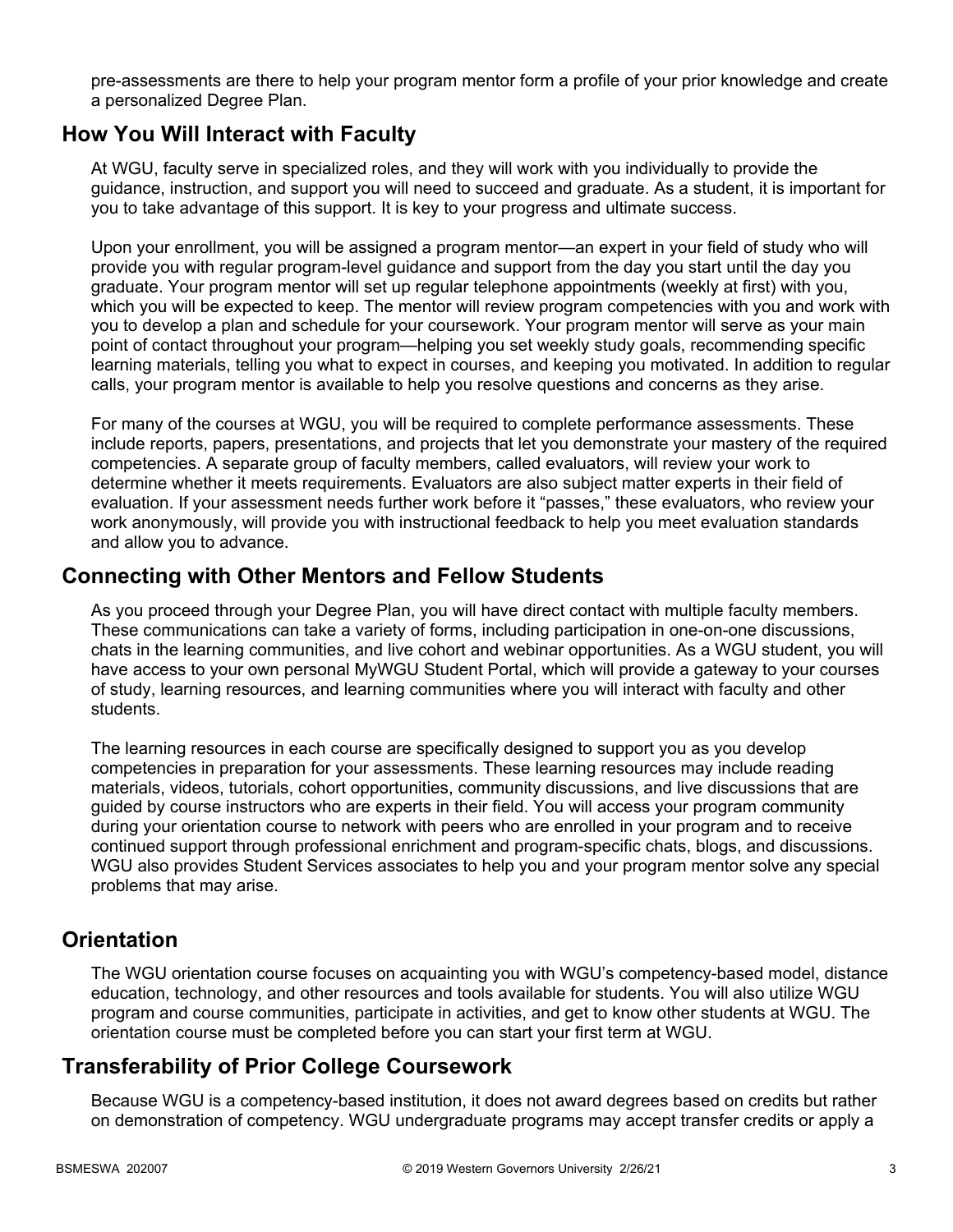'Requirement Satisfied' (RS) in some cases. Refer to your specific program transfer guidelines to determine what can be satisfied by previously earned college credits. In most cases, WGU does not accept college transfer credits at the graduate (master's) level. Students entering graduate programs must have their undergraduate degree transcripts verified before being admitted to WGU. In addition to a program's standard course path, there may be additional state-specific requirements.

#### [Click here for the Student Handbook](http://cm.wgu.edu/)

WGU does not waive any requirements based on a student's professional experience and does not perform a "résumé review" or "portfolio review" that will automatically waive any degree requirements. Degree requirements and transferability rules are subject to change in order to keep the degree content relevant and current.

Remember, WGU's competency-based approach lets you take advantage of your knowledge and skills, regardless of how you obtained them. Even when you do not directly receive credit, the knowledge you possess may help you accelerate the time it takes to complete your degree program.

### **Continuous Enrollment, On Time Progress, and Satisfactory Academic Progress**

WGU is a "continuous enrollment" institution, which means you will be automatically enrolled in each of your new terms while you are at WGU. Each term is six months long. Longer terms and continuous enrollment allow you to focus on your studies without the hassle of unnatural breaks between terms that you would experience at a more traditional university. At the end of every six-month term, you and your program mentor will review the progress you have made and revise your Degree Plan for your next sixmonth term.

WGU requires that students make measurable progress toward the completion of their degree programs every term. We call this "On-Time Progress," denoting that you are on track and making progress toward on-time graduation. As full-time students, graduate students must enroll in at least 8 competency units each term, and undergraduate students must enroll in at least 12 competency units each term. Completing at least these minimum enrollments is essential to On-Time Progress and serves as a baseline from which you may accelerate your program. We measure your progress based on the courses you are able to pass, not on your accumulation of credit hours or course grades. Every time you pass a course, you are demonstrating that you have mastered skills and knowledge in your degree program. For comparison to traditional grading systems, passing a course means you have demonstrated competency equivalent to a "B" grade or better.

WGU assigns competency units to each course in order to track your progress through the program. A competency unit is equivalent to one semester credit of learning. Some courses may be assigned 3 competency units while others may be as large as 12 competency units.

Satisfactory Academic Progress (SAP) is particularly important to students on financial aid because you must achieve SAP in order to maintain eligibility for financial aid. We will measure your SAP quantitatively by reviewing the number of competency units you have completed each term. In order to remain in good academic standing, you must complete at least 66.67% of the units you attempt over the length of your program—including any courses you add to your term to accelerate your progress. Additionally, during your first term at WGU you must pass at least 3 competency units in order to remain eligible for financial aid. We know that SAP is complex, so please contact a financial aid counselor should you have additional questions. \*Please note: The Endorsement Preparation Program in Educational Leadership is not eligible for federal financial aid.

### **Courses**

Your Degree Plan includes courses needed to complete your program. To obtain your degree, you will be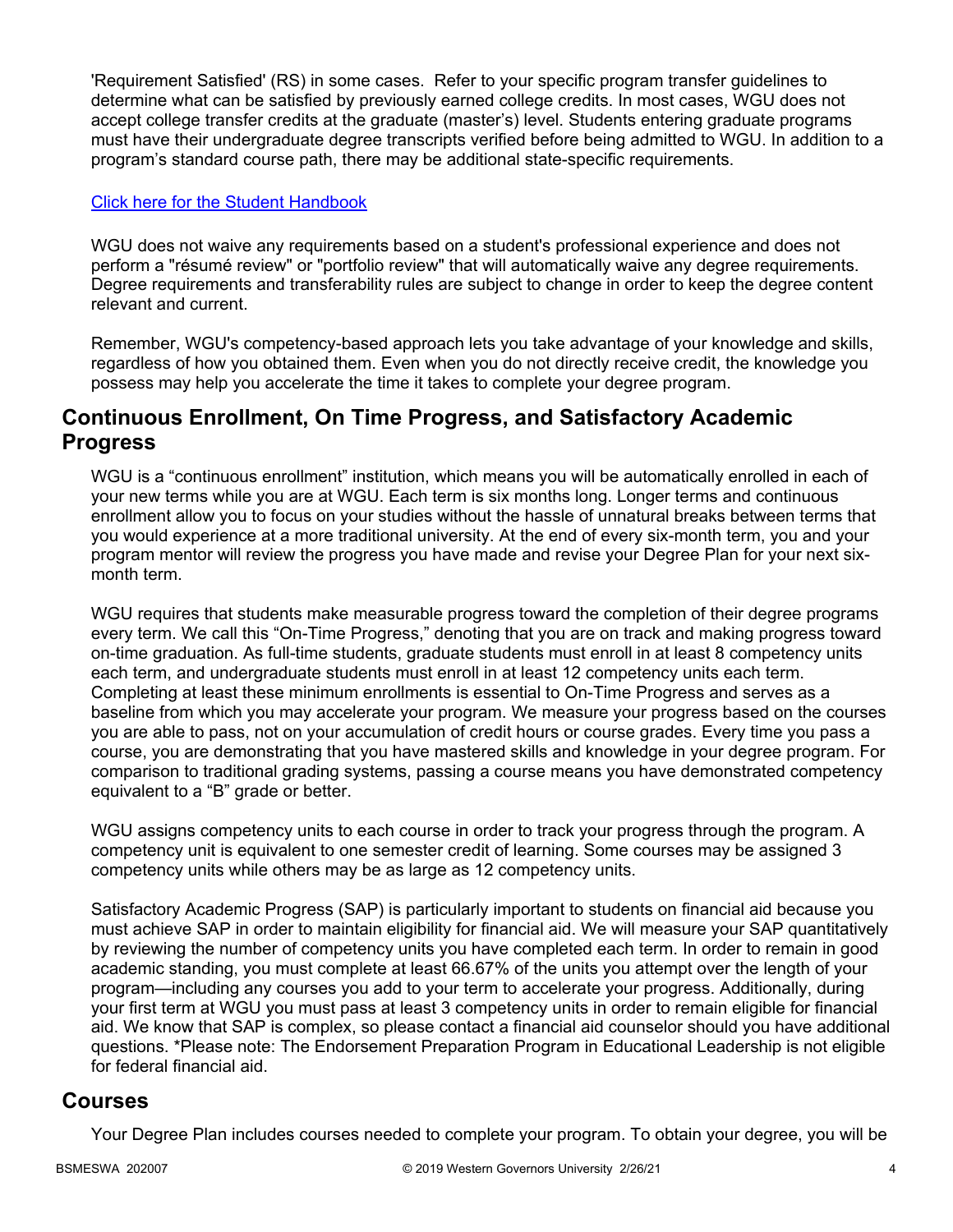required to demonstrate your skills and knowledge by completing the assessment(s) for each course. In general there are two types of assessments: performance assessments and objective assessments. Performance assessments contain, in most cases, multiple scored tasks such as projects, essays, and research papers. Objective assessments include multiple-choice items, multiple-selection items, matching, short answer, drag-and-drop, and point-and-click item types, as well as case study and videobased items. Certifications verified through third parties may also be included in your program. More detailed information about each assessment is provided in each course of study.

# **External Content & Basic Skills Exams**

Western Governors University requires that candidates pass the state-mandated content exam that aligns with their WGU program in addition to a basic skills exam (initial licensure programs only). Specific information regarding required content and basic skills exams required for each program and state can be found in the WGU Student Handbook. In many cases, it is the candidates' responsibility to register and pay for the required exams and submit their official passing score reports to WGU.

## **State Licensure Requirements**

Many states have specific licensure requirements that are not part of WGU programs that you will have to fulfill in addition to the degree requirements of your program. These state licensure requirements might include, but are not limited to: subject-specific licensure exams, state-specific teacher performance assessments, course work related to state history, basic skills exams, and background clearances. The WGU Student Handbook outlines the credentialing requirements of each state. Teacher candidates should consult the applicable section to become familiar with their state's expectations regarding licensure.

# **Learning Resources**

WGU works with many different educational partners, including enterprises, publishers, training companies, and higher educational institutions, to provide high-quality and effective learning resources that match the competencies you are developing. These vary in type, and may be combined to create the best learning experience for your course. A learning resource can be an e-textbook, online module, study guide, simulation, virtual lab, tutorial, or a combination of these. The cost of most learning resources are included in your tuition and Learning Resource Fee. They can be accessed or enrolled for through your courses. Some degree-specific resources are not covered by your tuition, and you will need to cover those costs separately. WGU also provides a robust library to help you obtain additional learning resources, as needed.

### Mobile Compatibility:

The following article provides additional details about the current state of mobile compatibility for learning resources at WGU. It includes a list that can be referenced to determine the mobile friendliness of all core course materials used in a program.

[Student Handbook article: Can I use my mobile device for learning resources?](https://cm.wgu.edu/t5/Frequently-Asked-Questions/Can-I-use-my-mobile-device-for-learning-resources/ta-p/396)

### **Standard Path**

As previously mentioned, competency units (CUs) have been assigned to each course in order to measure your academic progress. If you are an undergraduate student, you will be expected to enroll in a minimum of 12 competency units each term. Graduate students are expected to enroll in a minimum of 8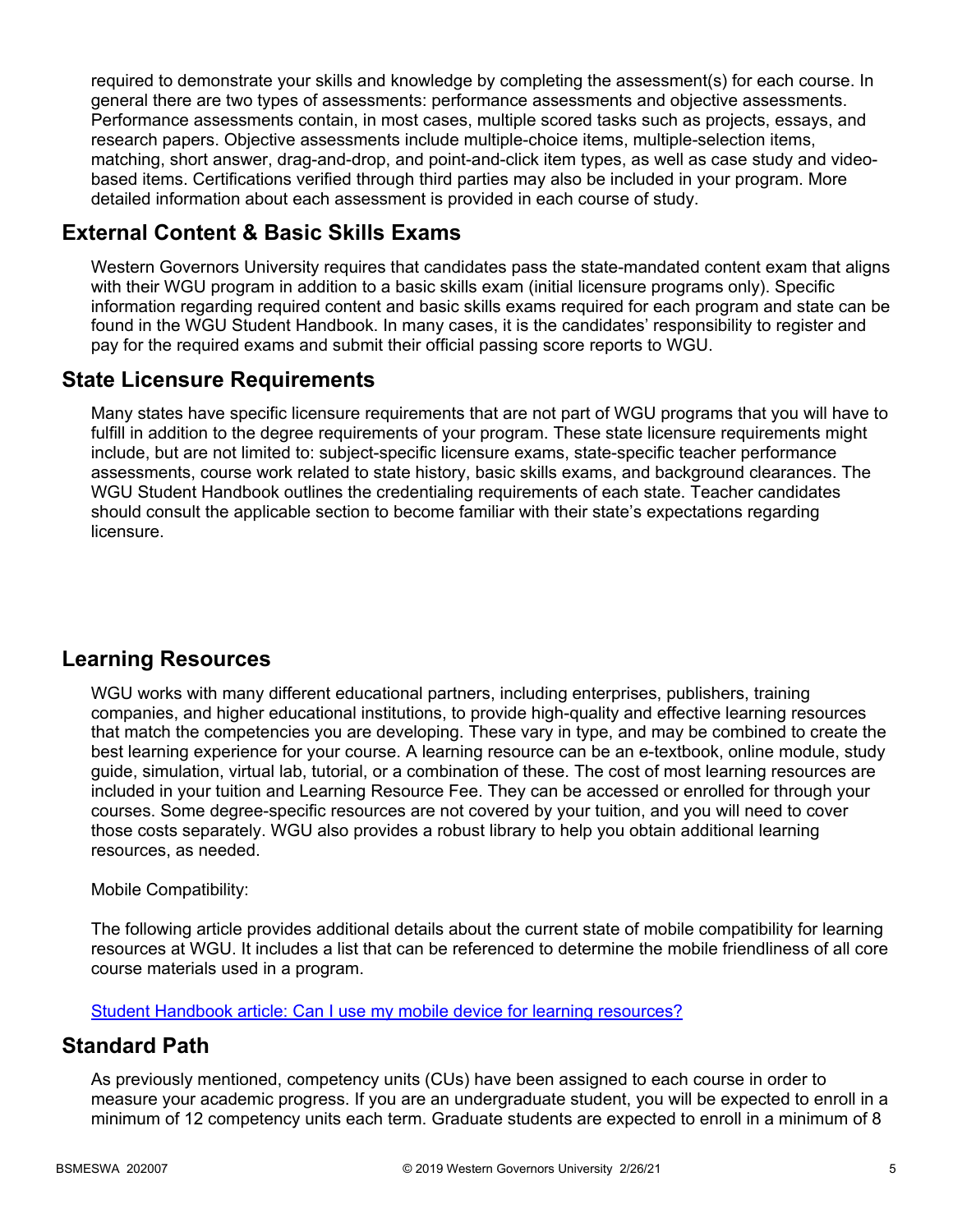competency units each term. A standard plan for a student for this program who entered WGU without any transfer units would look similar to the one on the following page. Your personal progress can be faster, but your pace will be determined by the extent of your transfer units, your time commitment, and your determination to proceed at a faster rate.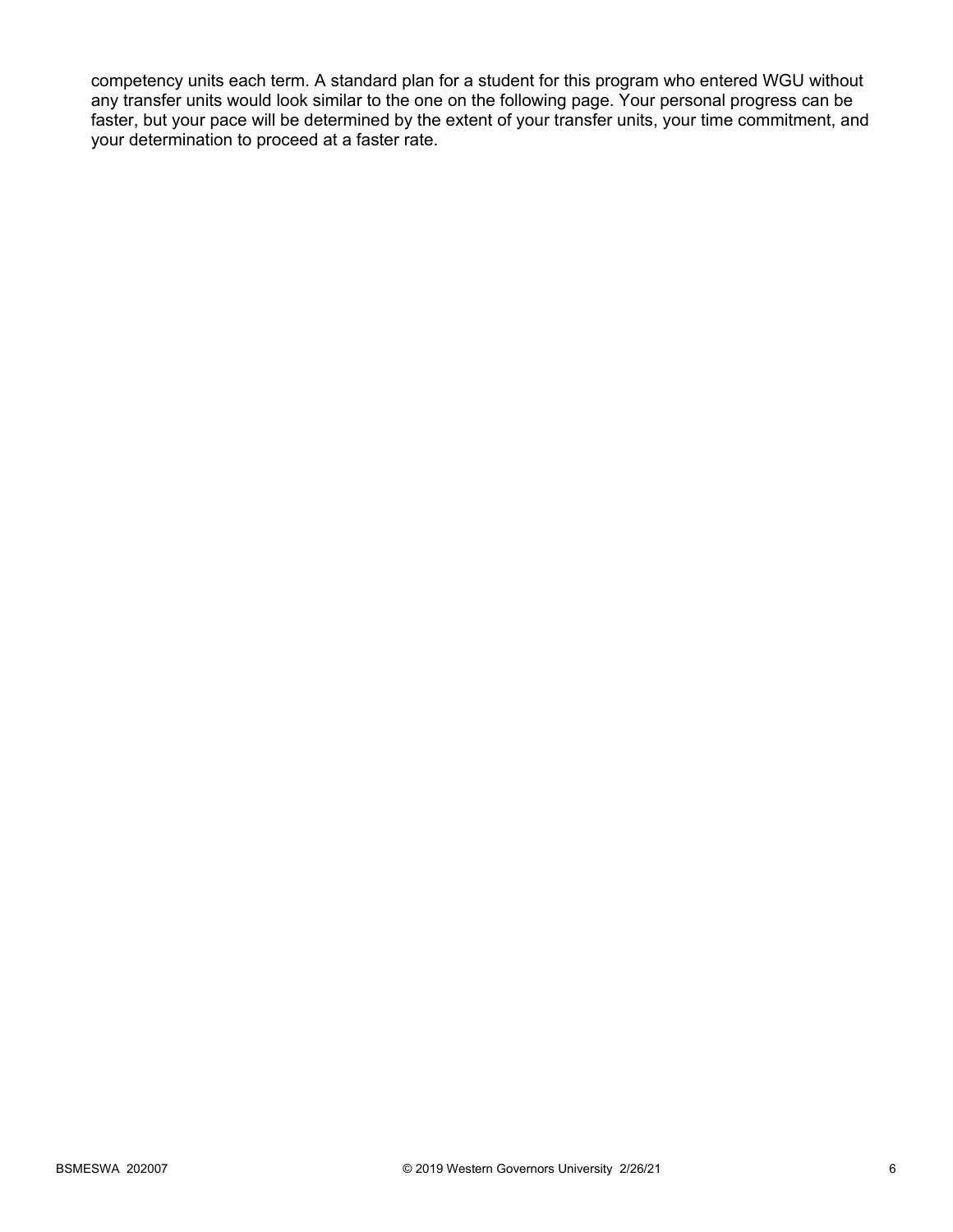# **Standard Path** *for* **Bachelor of Science, Mathematics Education (Secondary) - WA**

| <b>Course Description</b>                                          | <b>CU<sub>s</sub></b> |
|--------------------------------------------------------------------|-----------------------|
| <b>Educational Foundations</b>                                     | 2                     |
| College Algebra                                                    | 4                     |
| <b>Trigonometry and Precalculus</b>                                | 4                     |
| Introduction to Humanities                                         | 3                     |
| Educational Psychology and Development of Children and Adolescents | 4                     |
| Introduction to Biology                                            | 3                     |
| Probability and Statistics I                                       | 4                     |
| <b>English Composition I</b>                                       | 3                     |
| The School as a Community of Care                                  | 3                     |
| Survey of Pacific Northwest History for Educators                  | 3                     |
| <b>English Composition II</b>                                      | 3                     |
| Introduction to Communication                                      | 3                     |
| <b>Fundamentals of Diverse Learners</b>                            | 4                     |
| <b>Managing Engaging Learning Environments</b>                     | 3                     |
| <b>College Geometry</b>                                            | 4                     |
| Calculus I                                                         | 4                     |
| <b>Integrated Physical Sciences</b>                                | 3                     |
| Natural Science Lab                                                | 2                     |
| Calculus II                                                        | 4                     |
| Introduction to Curriculum, Instruction, and Assessment            | 3                     |
| Assessing Impact on Student Learning                               | 3                     |
| Probability and Statistics II                                      | 3                     |
| <b>Survey of United States History</b>                             | 3                     |
| Calculus III                                                       | З                     |
| Educational Technology for Teaching and Learning                   | 3                     |
| Mathematical Modeling and Applications                             | 3                     |
| Linear Algebra                                                     | 3                     |
| Mathematics: Content Knowledge                                     | 2                     |
| Secondary Reading Instruction and Interventions                    | 3                     |
| Secondary Disciplinary Literacy                                    | 3                     |
| Abstract Algebra                                                   | 3                     |
| <b>Advanced Calculus</b>                                           | 3                     |
| Mathematics Learning and Teaching                                  | 4                     |
| Algebra for Secondary Mathematics Teaching                         | 3                     |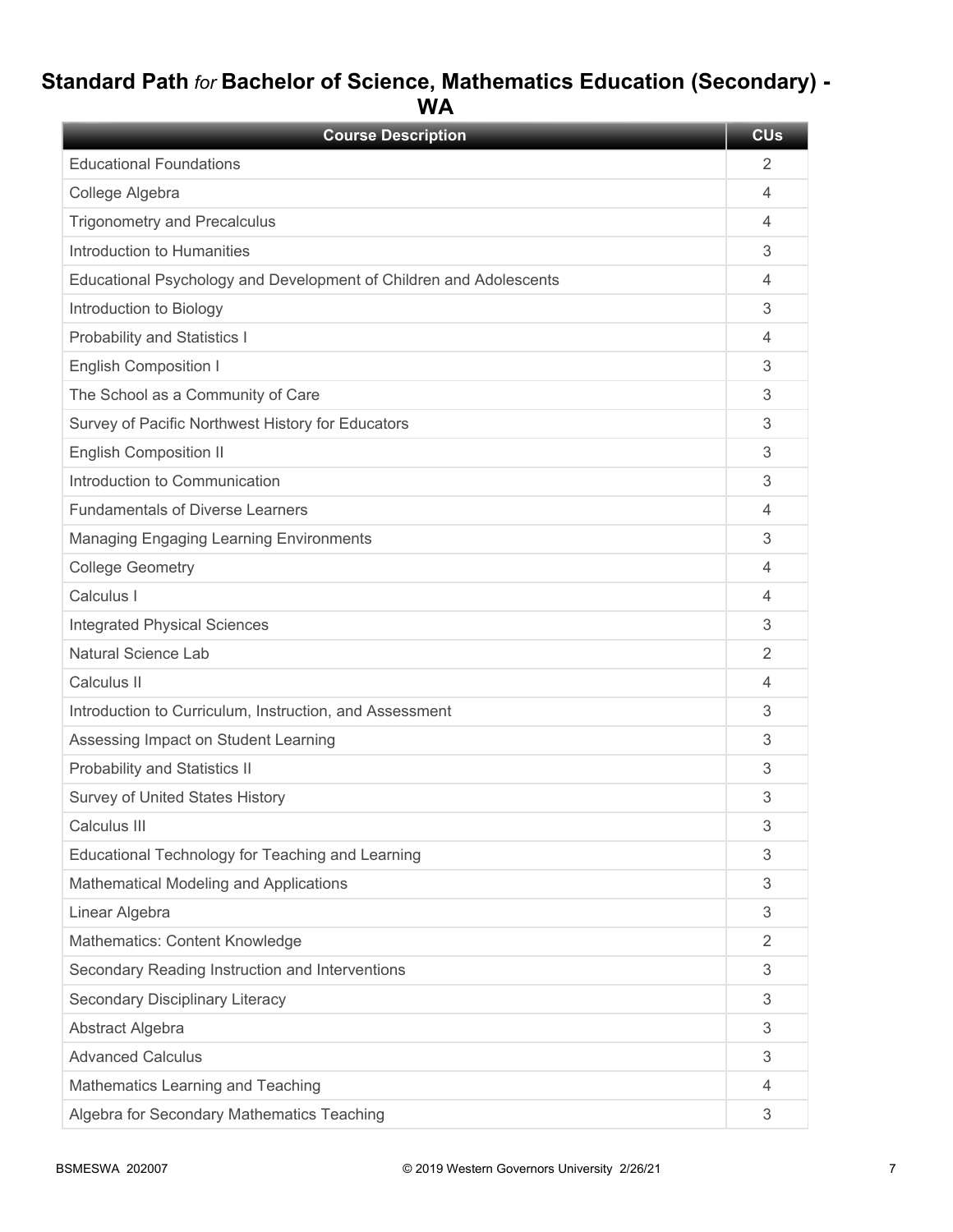| <b>Course Description</b>                                                   | <b>CU<sub>s</sub></b> |
|-----------------------------------------------------------------------------|-----------------------|
| Geometry for Secondary Mathematics Teaching                                 | 3                     |
| Statistics and Probability for Secondary Mathematics Teaching               | 3                     |
| <b>Preclinical Experiences in Mathematics</b>                               | 3                     |
| Mathematics History and Technology                                          | 4                     |
| Supervised Demonstration Teaching in Mathematics, Observations 1 and 2      | 3                     |
| Supervised Demonstration Teaching in Mathematics, Observation 3 and Midterm | 3                     |
| Supervised Demonstration Teaching in Mathematics, Observations 4 and 5      | 3                     |
| Supervised Demonstration Teaching in Mathematics, Observation 6 and Final   | 3                     |
| Teacher Performance Assessment in Mathematics Education                     | 3                     |
| <b>Professional Portfolio</b>                                               | $\overline{2}$        |
| <b>Cohort Seminar</b>                                                       | 3                     |

# **Changes to Curriculum**

WGU publishes an Institutional Catalog, which describes the academic requirements of each degree program. Although students are required to complete the program version current at the time of their enrollment, WGU may modify requirements and course offerings within that version of the program to maintain the currency and relevance of WGU's competencies and programs. When program requirements are updated, students readmitting after withdrawal from the university will be expected to re-enter into the most current catalog version of the program.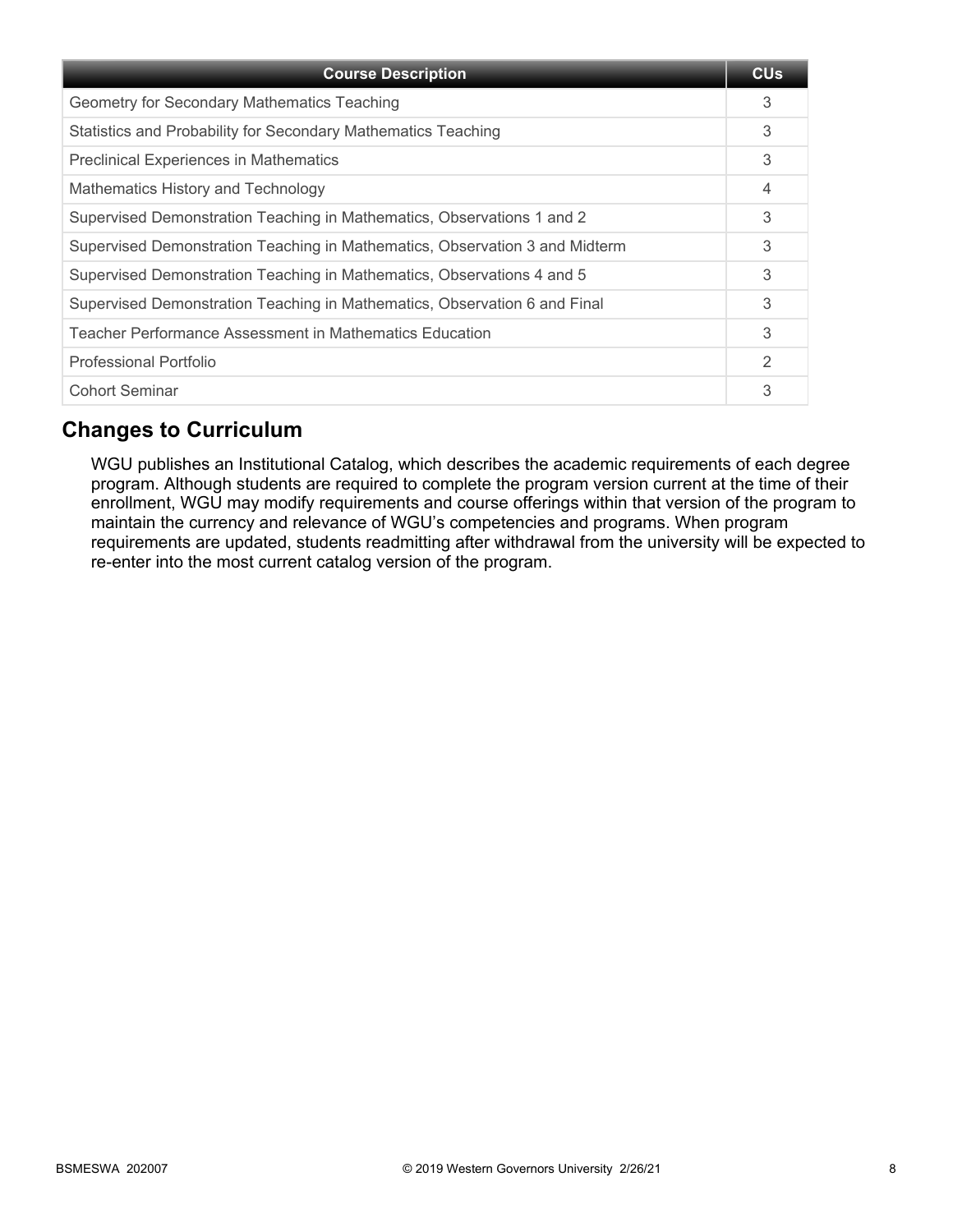# **Areas of Study** for **Bachelor of Science, Mathematics Education (Secondary) - WA**

The following section includes the areas of study in the program, with their associated courses. Your specific learning resources and level of instructional support will vary based on the individual competencies you bring to the program and your confidence in developing the knowledge, skills, and abilities required in each area of the degree. The Degree Plan and learning resources are dynamic, so you need to review your Degree Plan and seek the advice of your mentor regarding the resources before you purchase them.

# **Professional Core**

#### **Educational Foundations**

Educational Foundations is a key component of WGU's Professional Core and is a required course for all initial licensure candidates. The course provides candidates with early classroom experience where they observe multiple school settings at three different levels of schooling and interview an educator to learn how state standards and various legal and ethical issues affect classrooms today. The course also provides candidates with opportunities to gain foundational knowledge about what it means to be a teacher in the current educational context while exploring their future role within the larger landscape of historical and cultural influences. This course ensures candidates have a firm grasp on important issues affecting educators including state standards-based curriculum, legal and ethical requirements affecting educational opportunities, and professionalism, preparing them for subsequent coursework within the Professional Core and their content area major courses. Five preclinical hours are interwoven throughout this course, and cross-cutting themes of technology and diversity are introduced for further development throughout the candidate's programs.

*This course covers the following competencies:*

- *Begin your course by discussing your course planning tool report with your instructor and creating your personalized course plan together.*
- *The graduate analyzes the role of historical and cultural influences, including issues of federal and state governance, in determining standard educational practices and ensuring equal access to educational opportunities.*
- *The graduate examines the impact of standards-based curriculum on students and teachers to determine how it supports a school's goals.*
- *The graduate evaluates the application of educational best practices in diverse learning settings to inform teaching practice.*
- *The graduate explores pathways and opportunities for professional development to grow as an educator.*

#### **Educational Psychology and Development of Children and Adolescents**

Educational Psychology and Development of Children and Adolescents is a key component of WGU's Professional Core and is a required course for all initial licensure candidates. This course prepares candidates to support classroom practices grounded in research-validated principles from the areas of educational psychology and child/adolescent development. Candidates will be introduced to learning theories that equip them with the knowledge and skills necessary to support the diverse populations of students with whom they will interact. This course addresses theories of human development, spanning early childhood through adolescence, and candidates completing this course will be able to explain and analyze the guiding perspectives on linguistic, physical, cognitive, and social development. This course will also cover appropriate instructional and assessment strategies to support student learning and development. Candidates will engage in four hours of virtual classroom observations related to issues in educational psychology and learner development. Cross-cutting themes of technology and diversity are interwoven for further development. This course is designed to be taken after successful completion of the Educational Foundations course.

- *Begin your course by discussing your course planning tool report with your instructor and creating your personalized course plan together.*
- *The graduate describes theories of development across the cognitive, linguistic, social, emotional, and physical areas to understand the needs of students at various developmental levels.*
- *The graduate evaluates the influence of students' developmental characteristics on their learning and evaluates performance to inform instructional decisions.*
- *The graduate recommends instructional strategies that will positively impact learning, based on principles of learning theories.*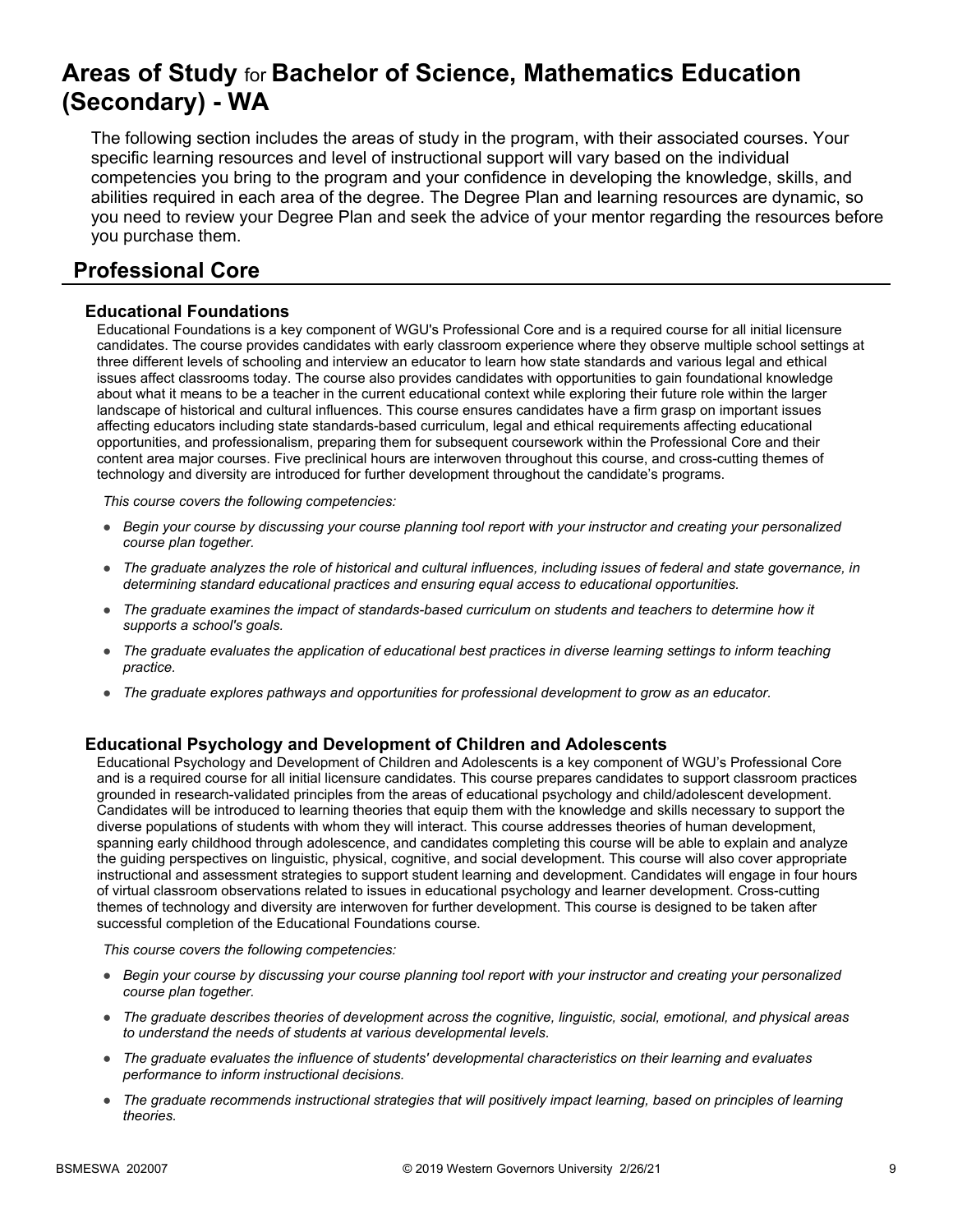● *The graduate evaluates classroom practices to determine how theories of child and adolescent psychology, learning, and development are applied in the classroom environment.*

#### **The School as a Community of Care**

The School as a Community of Care is a key component of WGU's Professional Core and is a required course for all initial licensure candidates. This course prepares candidates to meet the social and emotional needs of learners, taking into account theories and philosophical perspectives on child and adolescent development and learning. Candidates learn to effectively collaborate with parents, families, caregivers, and other community stakeholders in each child's education, to build a strong foundation for academic and personal success. Emphasis is placed on family engagement as candidates gain knowledge of individual, cultural, and community assets that can be used to facilitate learner growth and development, as well as understand mental health and emotional differences among learners that may necessitate leveraging additional resources to support students' wellbeing. Issues of youth mental health, substance abuse, suicide awareness and prevention, and abuse within families will be addressed as will the importance of parent involvement. Candidates will engage in seven hours of preclinical experiences, which include visual observations of learning environments that involve parents and families in their children's' education while supporting the social and emotional learning (SEL) needs of learners and an interview with an educational professional to explore topics related to parent involvement, youth mental health issues, and professional responsibilities to ensure student wellbeing. Additionally, crosscutting themes of technology and diversity are interwoven for further development. This course is designed to be taken after successful completion of the Educational Psychology and Development of Children and Adolescents course.

*This course covers the following competencies:*

- *Begin your course by discussing your course planning tool report with your instructor and creating your personalized course plan together.*
- *The graduate plans for learning environments that meet all students' cultural, social, and emotional learning needs by incorporating knowledge of individual learners, diverse cultures, and communities.*
- *The graduate develops strategies to address the social and emotional learning (SEL) needs of students, including the incorporation of trauma-informed or restorative instructional practices.*
- *The graduate identifies appropriate resources and processes to support the mental health and emotional well-being of students.*
- *The graduate collaborates with families, caretakers, and the larger community to identify partnerships that facilitate learner growth.*

#### **Fundamentals of Diverse Learners**

Fundamentals of Diverse Learners is a key component of WGU's Professional Core and is a required course for all initial licensure candidates. This course prepares candidates to consider and address the wide range of learning needs in the classrooms of today. This course teaches candidates to identify and support the needs of diverse populations of learners, including, for example, students with disabilities (INCLUDING DYSLEXIA), English language learners, and gifted and talented students. Practical strategies for differentiating instruction while creating a safe, inclusive, and culturally responsive learning environment are explored. This course helps candidates develop skills for partnering with parents and advocating for all students, particularly those impacted by provisions of IDEA and Section 504 of the Rehabilitation Act. Multitiered systems of supports are addressed to prepare candidates for their future classrooms as they seek to select appropriate instructional practices and interventions to best serve their students. Candidates will engage in four hours of preclinical experiences that includes a simulated teaching experience in which skills learned can be applied. Cross-cutting themes of technology and diversity are interwoven for further development. This course is designed to be taken after successful completion of the School as a Community of Care course.

- *Begin your course by discussing your course planning tool report with your instructor and creating your personalized course plan together.*
- *The graduate analyzes the application of policies, practices, and legal requirements to inform teaching practice.*
- *The graduate creates inclusive learning environments featuring multitiered systems of supports to address the needs of all students, including exceptional learners and English learners.*
- *The graduate creates learning experiences that accommodate the needs of students with exceptionalities, including gifted and talented students, in order to facilitate the success of all learners.*
- *The graduate integrates equity pedagogy to address the needs of multicultural learners.*
- *The graduate plans learning experiences that accommodate linguistic diversity to facilitate the success of all learners.*
- *The graduate recommends strategies to engage with students, families, administrators, and other stakeholders in ways*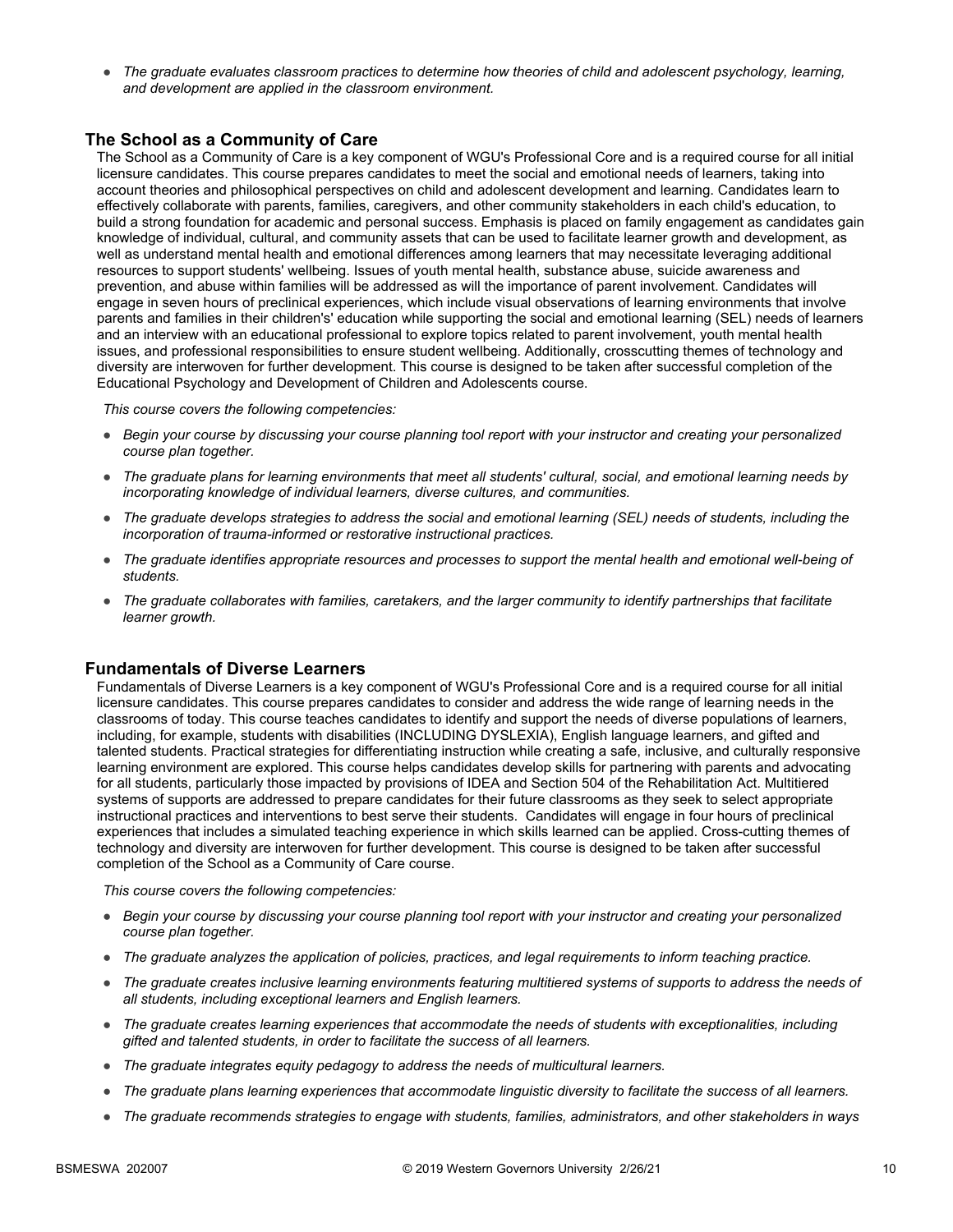#### **Managing Engaging Learning Environments**

Managing Engaging Learning Environments is a key component of WGU's Professional Core and is a required course for all initial licensure candidates. This course prepares candidates to establish and contribute to safe and productive learning environments that support the success of all learners by ensuring student engagement and motivation for learning. Candidates will learn strategies, such as incorporating consistent routines and expectations, to provide positive behavior supports, increase learner motivation, promote active learning and self-direction, and ensure a safe and productive classroom setting that fosters a sense of community through collaborative educational practices. The course will culminate in evidence-based, practical application of current strategies, theories, or philosophical perspectives related to motivating and engaging all students in a learning community. Candidates will engage in seven hours of preclinical experiences that include both virtual observations of classroom settings and time in a simulated classroom environment where theory can be put into practice. Cross-cutting themes of technology and diversity are interwoven for further development. This course is designed to be taken after successful completion of the Fundamentals of Diverse Learners course.

*This course covers the following competencies:*

- *Begin your course by discussing your course planning tool report with your instructor and creating your personalized course plan together.*
- *The graduate establishes norms and routines to create a safe and productive learning environment that encourages positive social interactions, individual and collaborative learning, and appropriate classroom behaviors.*
- *The graduate interacts with each student in a way that builds positive relationships by using knowledge of individual learners, diverse cultures, and communities.*
- *The graduate analyzes the theoretical foundations and application of classroom management strategies, including behavior support and conflict management, to inform teaching practice.*
- *The graduate recommends strategies that are motivating and encourage active engagement from all students.*

#### **Introduction to Curriculum, Instruction, and Assessment**

Introduction to Curriculum, Instruction, and Assessment is a key component of WGU's Professional Core and is a required course for all initial licensure candidates. This course provides candidates with the knowledge and skills necessary to create engaging and standards-aligned lessons that meet the needs of all learners. Candidates will learn to analyze learner needs based on a variety of inputs, including their state P–12 standards, assessment results, and knowledge of learner differences. This course will help candidates design, deliver, and modify instruction in accordance to needs and educational requirements. Candidates will engage in three hours of preclinical experiences that include virtual classroom observations. They also will record a short teaching segment, allowing for authentic teaching experience. Crosscutting themes of technology and diversity are interwoven for continued development. This course is designed to be taken after successful completion of the Managing Engaging Learning Environments course.

*This course covers the following competencies:*

- *Begin your course by discussing your course planning tool report with your instructor and creating your personalized course plan together.*
- *The graduate aligns lessons to learning goals by synthesizing knowledge about students and their assessment data.*
- *The graduate analyzes the role of various assessment types in evaluating student learning and planning future instruction.*
- *The graduate implements evidence-based instructional strategies to increase content area learning.*
- *The graduate differentiates instruction to facilitate mastery for all learners.*
- *The graduate incorporates cross-disciplinary instruction, skills, and content into lessons.*
- *The graduate creates standards-based instructional plans based on their state's P–12 standards that incorporate knowledge of learners' developmental needs, prior learning, and community and cultural context.*

#### **Assessing Impact on Student Learning**

Assessing Impact on Student Learning is a key component of WGU's Professional Core and is a required course for all initial licensure candidates. This course equips candidates to evaluate student learning and their own professional practice, ensuring candidates are prepared to ensure all learners' success. In this course, candidates learn multiple methods of assessment to ensure they are able to implement a balanced approach to assessment while monitoring their students' progress. Assessments types such as formative, summative, standardized, and common assessments are addressed so candidates understand their purposes and can apply them within the context of a lesson to determine impact on learning.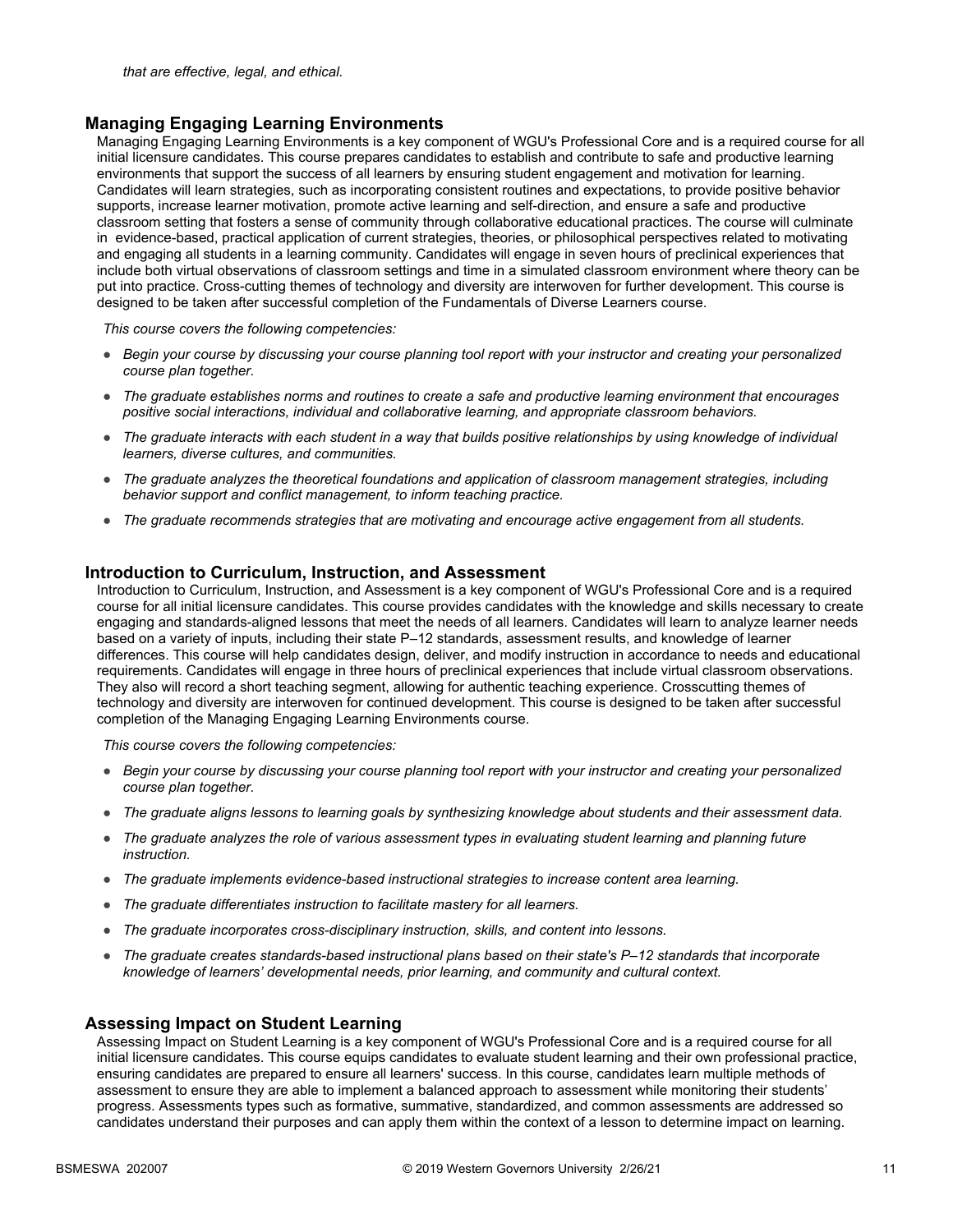Data literacy skills are taught to ensure candidates interpret and analyze individual and classroom data and apply their knowledge in ways that support academic success. Candidates will engage in three hours of preclinical experiences that include virtual classroom observations. Cross-cutting themes of technology and diversity are interwoven for further development. This course is designed to be taken after successful completion of the Introduction to Curriculum, Instruction, and Assessment course.

*This course covers the following competencies:*

- *Begin your course by discussing your course planning tool report with your instructor and creating your personalized course plan together.*
- *The graduate plans a progress-monitoring strategy, including formative, summative, and common assessments, that actively engages students in their own learning.*
- *The graduate analyzes assessment results to evaluate student learning and teacher effectiveness.*
- *The graduate makes evidence-based instructional decisions that are informed by student assessment data.*
- *The graduate determines their impact on learners and the broader school community through evaluation of teaching practice.*

#### **Educational Technology for Teaching and Learning**

Educational Technology for Teaching and Learning is a key component of WGU's professional core and is a required course for all initial licensure candidates. This course prepares candidates to incorporate technology into their classroom practices in ways that improve teaching and learning. The ISTE standards will form the basis for their practice. The material will teach candidates to critically evaluate software and hardware options that may positively impact the classroom environment, while also increasing their awareness of ethical usage and considerations related to equity, access to technology, and appropriate use of technology by P–12 students. Assistive technologies to meet the needs of a diverse learner population also will be taught in this course. Candidates will engage in three hours of preclinical experience that include virtual observations of classroom practices incorporating technology to support educational goals. Crosscutting themes of technology and diversity are interwoven for further development. This course is designed to be taken after successful completion of the Assessing Impact on Student Learning course.

*This course covers the following competencies:*

- *Begin your course by discussing your course planning tool report with your instructor and creating your personalized course plan together.*
- *The graduate analyzes how research-based applications of technology facilitate student learning.*
- *The graduate evaluates the application of technology in the classroom, including its impact on learning for all students and potential equity or access issues.*
- *The graduate promotes a technology-enabled classroom culture that is equitable, ethical, and socially responsible.*
- *The graduate applies curricular and instructional design principles to create effective digital learning environments.*
- *The graduate recommends technology as an assessment tool to encompass multiple learner needs, provide in the moment feedback, and inform instruction.*
- *The graduate fosters student self-directedness and independent learning through the use of technology.*

### **General Education**

#### **College Algebra**

This course provides further application and analysis of algebraic concepts and functions through mathematical modeling of real-world situations. Topics include: real numbers, algebraic expressions, equations and inequalities, graphs and functions, polynomial and rational functions, exponential and logarithmic functions, and systems of linear equations.

- *Begin your course by discussing your course planning tool report with your instructor and creating your personalized course plan together.*
- *The graduate classifies and performs operations on real numbers; solves linear equations and inequalities; connects a linear equation to its graph; and identifies a function.*
- *The graduate solves systems of linear equations and their related applications.*
- *The graduate simplifies and factors polynomial expressions, and solves polynomial equations.*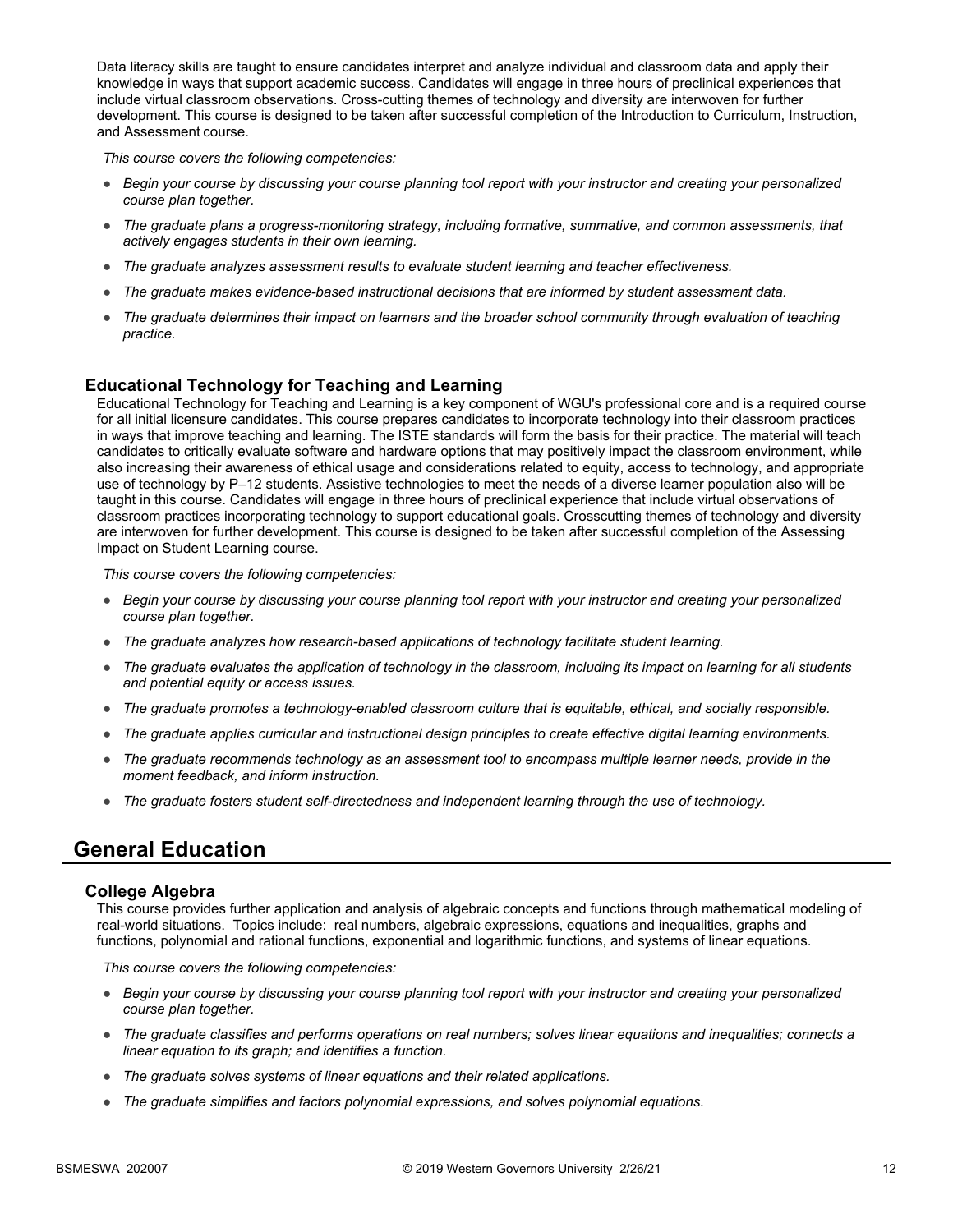- *The graduate simplifies rational, radical, and quadratic expressions, solves corresponding equations, and extends this knowledge to the study of functions.*
- *The graduate combines functions, finds inverse functions, solves exponential and logarithmic equations and functions.*

#### **Introduction to Humanities**

This introductory humanities course allows candidates to practice essential writing, communication, and critical thinking skills necessary to engage in civic and professional interactions as mature, informed adults. Whether through studying literature, visual and performing arts, or philosophy, all humanities courses stress the need to form reasoned, analytical, and articulate responses to cultural and creative works. Studying a wide variety of creative works allows candidates to more effectively enter the global community with a broad and enlightened perspective.

*This course covers the following competencies:*

- *Begin your course by discussing your course planning tool report with your instructor and creating your personalized course plan together.*
- *The graduate assesses the development of humans through the study of key concepts, disciplines, and primary influences of the humanities.*
- *The graduate analyzes the primary contributions and characteristics of humanities during the Classical period.*
- *The graduate analyzes the primary contributions and characteristics of humanities during the Renaissance.*
- *The graduate analyzes the primary contributions and characteristics of humanities during the Neoclassical and Enlightenment period.*
- *The graduate analyzes the primary contributions and characteristics of humanities during the Romantic period.*
- *The graduate analyzes the primary contributions and characteristics of humanities during the Realism movement.*

#### **English Composition I**

English Composition I introduces candidates to the types of writing and thinking that are valued in college and beyond. Candidates will practice writing in several genres with emphasis placed on writing and revising academic arguments. Instruction and exercises in grammar, mechanics, research documentation, and style are paired with each module so that writers can practice these skills as necessary. Composition I is a foundational course designed to help candidates prepare for success at the college level. There are no prerequisites for English Composition I.

*This course covers the following competencies:*

- *Begin your course by discussing your course planning tool report with your instructor and creating your personalized course plan together.*
- *The graduate applies appropriate grammatical rules, sentence structure, and writing conventions.*
- *The graduate selects appropriate rhetorical strategies that improve writing and argumentation.*
- *The graduate appropriately uses a given writing style.*
- *The graduate uses appropriate writing and revision strategies.*
- *The graduate integrates credible and relevant sources into written arguments.*
- *The graduate composes an appropriate narrative for a given context.*
- *The graduate composes an appropriate argumentative essay for a given context.*

#### **English Composition II**

English Composition II introduces candidates to the types of research and writing that are valued in college and beyond. Candidates will practice writing, with emphasis placed on research, writing, and revising an academic argument. Instruction and exercises in grammar, mechanics, research documentation, and style are paired with each module so that writers can practice these skills as necessary. Composition II is a foundational course designed to help candidates prepare for success at the college level. Composition I is the prerequisite for Composition II.

- *Begin your course by discussing your course planning tool report with your instructor and creating your personalized course plan together.*
- *The graduate evaluates the quality, credibility, and relevance of evidence in order to integrate evidence into a final*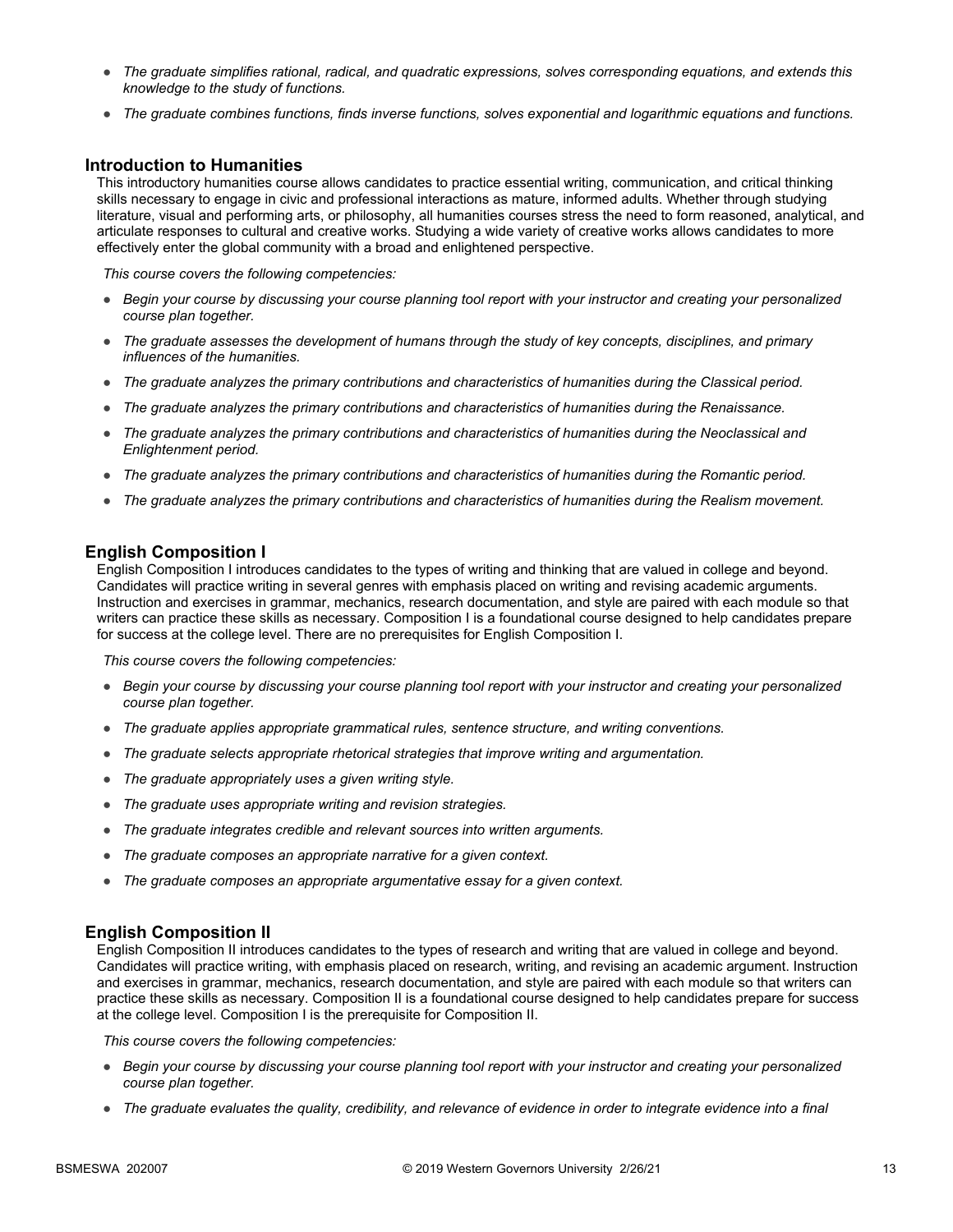*research paper.*

- *The graduate applies steps of the writing process appropriately to improve quality of writing.*
- *The graduate composes an argumentative research paper.*

#### **Introduction to Communication**

This introductory communication course allows candidates to become familiar with the fundamental communication theories and practices necessary to engage in healthy professional and personal relationships. Candidates will survey human communication on multiple levels and critically apply the theoretical grounding of the course to interpersonal, intercultural, small group, and public presentational contexts. The course also encourages candidates to consider the influence of language, perception, culture, and media on their daily communicative interactions. In addition to theory, candidates will engage in the application of effective communication skills through systematically preparing and delivering an oral presentation. By practicing these fundamental skills in human communication, candidates become more competent communicators as they develop more flexible, useful, and discriminatory communicative practices in a variety of contexts. Note: There are references within this video to Taskstream. If Taskstream is not part of your student experience, please disregard, and locate your task(s) within your course.

*This course covers the following competencies:*

- *Begin your course by discussing your course planning tool report with your instructor and creating your personalized course plan together.*
- *The graduate applies foundational elements of effective communication.*
- *The graduate applies appropriate communication strategies in interpersonal and group contexts.*
- *The graduate utilizes appropriate presentational communication strategies in personal and professional settings.*

#### **Integrated Physical Sciences**

This course provides students with an overview of the basic principles and unifying ideas of the physical sciences: physics, chemistry, and earth sciences. Course materials focus on scientific reasoning and practical, everyday applications of physical science concepts to help students integrate conceptual knowledge with practical skills.

*This course covers the following competencies:*

- *Begin your course by discussing your course planning tool report with your instructor and creating your personalized course plan together.*
- *The graduate describes the nature and process of science.*
- *The graduate examines applications of physics including fundamental concepts such as forces, motion, energy, and waves.*
- *The graduate examines applications of key chemistry concepts including the structure of matter and the behavior and conservation of matter in chemical reactions.*
- *The graduate describes the underlying organization, interactions, and processes within the Earth system including the Earth's structure and atmosphere, and Earth's interactions within the solar system.*

#### **Survey of United States History**

This course presents a broad and thematic survey of U.S. history from European colonization to the mid-twentieth century. Students will explore how historical events and major themes in American history have affected a diverse population.

*This course covers the following competencies:*

- *Begin your course by discussing your course planning tool report with your instructor and creating your personalized course plan together.*
- *The graduate analyzes the colonial experience and the foundations of the American Revolution.*
- *The graduate analyzes the challenges of partisan politics and sectionalism in the Early Republic and Civil War eras.*
- *The graduate examines the major changes that defined the United States in the late-nineteenth and early-twentieth centuries.*
- *The graduate explains significant international and domestic challenges that the United States confronted since World War I.*

### **Mathematics Content**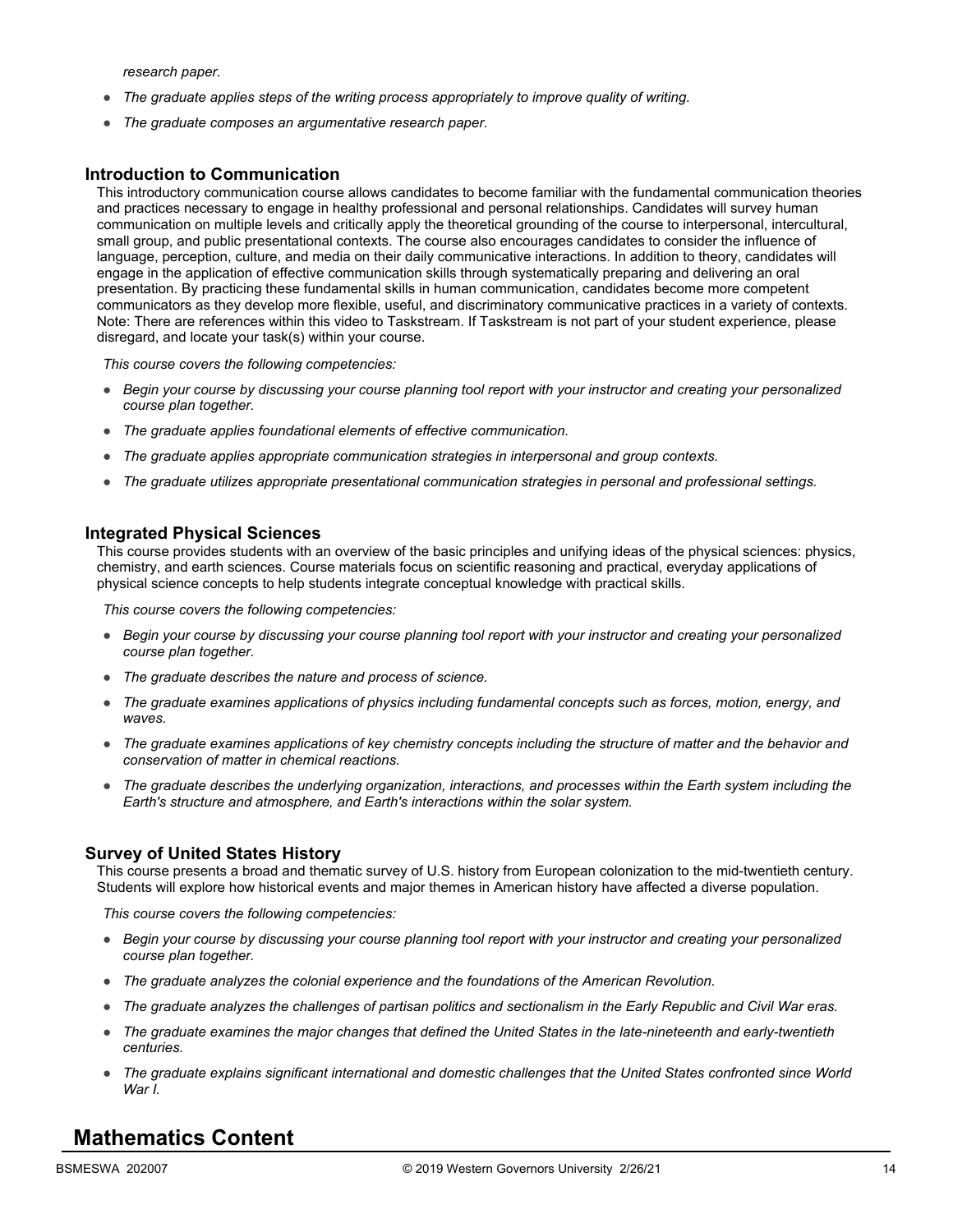#### **Trigonometry and Precalculus**

Trigonometry and Precalculus covers the knowledge and skills necessary to apply trigonometry, complex numbers, systems of equations, vectors and matrices, and sequences and series, and to use appropriate technology to model and solve reallife problems. Topics include degrees; radians and arcs; reference angles and right triangle trigonometry; applying, graphing and transforming trigonometric functions and their inverses; solving trigonometric equations; using and proving trigonometric identities; geometric, rectangular, and polar approaches to complex numbers; DeMoivre's Theorem; systems of linear equations and matrix-vector equations; systems of nonlinear equations; systems of inequalities; and arithmetic and geometric sequences and series. College Algebra is a prerequisite for this course.

*This course covers the following competencies:*

- *Begin your course by discussing your course planning tool report with your instructor and creating your personalized course plan together.*
- The graduate applies trigonometric ratios and triangle formulas to model and solve real-life problems.
- *The graduate uses a unit circle to define trigonometric functions and applies these functions to model and solve reallife problems.*
- *The graduate proves trigonometric identities and solves trigonometric equations.*
- *The graduate applies various representations of complex numbers to solve problems.*
- *The graduate uses systems of equations, systems of inequalities, and matrices to model and solve real-life problems.*
- *The graduate explores arithmetic and geometric sequences and uses them to model and solve real-life problems.*

#### **Probability and Statistics I**

Probability and Statistics I covers the knowledge and skills necessary to apply basic probability, descriptive statistics, and statistical reasoning, and to use appropriate technology to model and solve real-life problems. It provides an introduction to the science of collecting, processing, analyzing, and interpreting data, including representations, constructions and interpretation of graphical displays (e.g., box plots, histograms, cumulative frequency plots, scatter plots). Topics include creating and interpreting numerical summaries and visual displays of data; regression lines and correlation; evaluating sampling methods and their effect on possible conclusions; designing observational studies, controlled experiments, and surveys; and determining probabilities using simulations, diagrams, and probability rules. Candidates should have completed a course in College Algebra before engaging in this course.

*This course covers the following competencies:*

- *Begin your course by discussing your course planning tool report with your instructor and creating your personalized course plan together.*
- *The graduate evaluates the relationship between two variables through the creation and interpretation of numerical summaries and visual displays.*
- *The graduate evaluates the sampling methods used in studies including the effect they have on conclusions that can be made.*
- *The graduate designs and conducts observational studies, controlled experiments, and surveys to explore population characteristics.*
- *The graduate determines the probability of events using simulations, diagrams, and probability rules.*

#### **College Geometry**

College Geometry covers the knowledge and skills necessary to use dynamic technology to explore geometry, to use axiomatic reasoning to prove statements about geometry, and to apply geometric models to solve real-life problems. Topics include axiomatic systems, analytic proofs, coordinate geometry, plane and solid Euclidean geometry, non-Euclidean geometries, constructions, transformations, deductive reasoning, and dynamic technology. College Algebra as well as Trigonometry and Precalculus are prerequisites.

- *Begin your course by discussing your course planning tool report with your instructor and creating your personalized course plan together.*
- *The graduate applies algebraic language in representing geometric concepts to solve two-dimensional problems.*
- *The graduate implements geometric construction methods to create objects.*
- *The graduate applies properties and theorems about circles and circle sectors to solve problems.*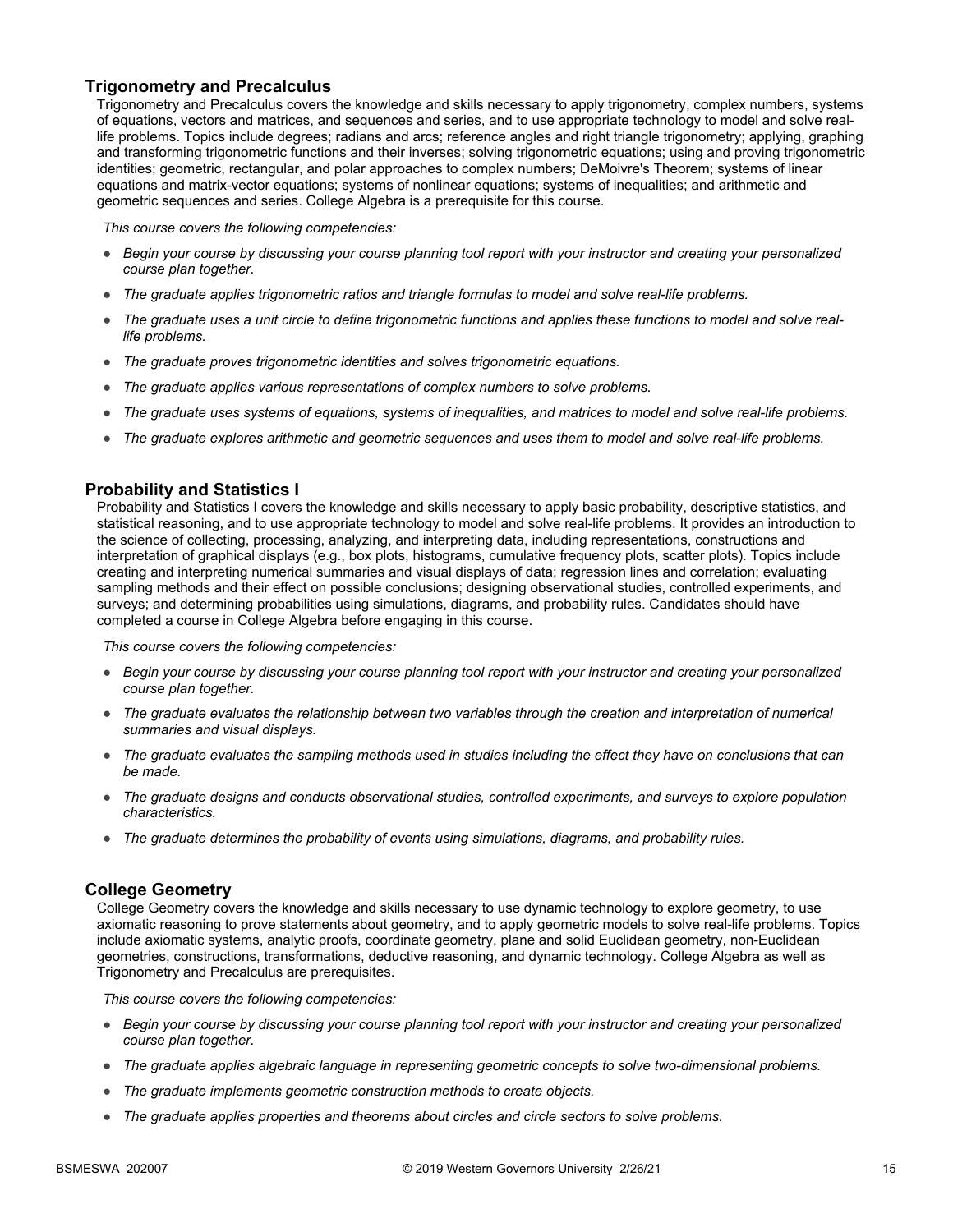- *The graduate applies geometric properties to solve problems.*
- *The graduate examines geometric relationships to analyze congruence, similarity, transformations, and symmetry.*
- *The graduate analyzes the axiomatic nature of Euclidean and non-Euclidean geometries to reflect on geometric reasoning and formal proof.*

#### **Calculus I**

Calculus I is the study of rates of change in relation to the slope of a curve and covers the knowledge and skills necessary to apply differential calculus of one variable and to use appropriate technology to model and solve real-life problems. Topics include functions, limits, continuity, differentiability, visual, analytical, and conceptual approaches to the definition of the derivative, the power, chain, sum, product, and quotient rules applied to polynomial, trigonometric, exponential, and logarithmic functions, implicit differentiation, position, velocity, and acceleration, optimization, related rates, curve sketching, and L'Hopital's Rule. Pre-Calculus is a pre-requisite for this course.

*This course covers the following competencies:*

- *Begin your course by discussing your course planning tool report with your instructor and creating your personalized course plan together.*
- *The graduate demonstrates a conceptual understanding of limits and continuity and solves problems involving limits and continuity.*
- *The graduate demonstrates a conceptual understanding of the derivative and finds the derivative of functions.*
- *The graduate applies concepts and techniques of differentiation to solve application problems.*

#### **Calculus II**

Calculus II is the study of the accumulation of change in the area under a curve. It covers the knowledge and skills necessary to apply integral calculus of one variable and to use appropriate technology to model and solve real-life problems. Topics include antiderivatives; indefinite integrals; the substitution rule; Riemann sums; the Fundamental Theorem of Calculus; definite integrals; acceleration, velocity, position, and initial values; integration by parts; integration by trigonometric substitution; integration by partial fractions; numerical integration; improper integration; area between curves; volumes and surface areas of revolution; arc length; work; center of mass; separable differential equations; direction fields; growth and decay problems; and sequences. Calculus I is a prerequisite for this course.

*This course covers the following competencies:*

- *Begin your course by discussing your course planning tool report with your instructor and creating your personalized course plan together.*
- *The graduate demonstrates a conceptual understanding of integration techniques and correctly applies them.*
- *The graduate applies integration in various ways in order to solve problems, including differential equations.*
- *The graduate demonstrates a conceptual understanding of sequences.*

#### **Probability and Statistics II**

Probability and Statistics II covers the knowledge and skills necessary to apply random variables, sampling distributions, estimation, and hypothesis testing, and to use appropriate technology to model and solve real-life problems. It provides tools for the science of analyzing and interpreting data and includes statistical variability and its sources and the role of randomness in statistical inference. Topics include discrete and continuous random variables; expected values; the Central Limit Theorem; the identification of unusual samples; population parameters; point estimates; confidence intervals; influences on accuracy and precision; hypothesis testing; and statistical tests (z mean, z proportion, one sample t, paired t, independent t, ANOVA, chi-squared, and significance of correlation). Calculus II and Probability and Statistics I are prerequisites for this course.

- *Begin your course by discussing your course planning tool report with your instructor and creating your personalized course plan together.*
- *The graduate analyzes probability distributions of discrete and continuous random variables to determine probabilities and solve expected value problems.*
- *The graduate uses sampling distributions and the Central Limit Theorem to identify unusual samples and solve problems.*
- *The graduate estimates population parameters using point estimates, confidence intervals, and an understanding of*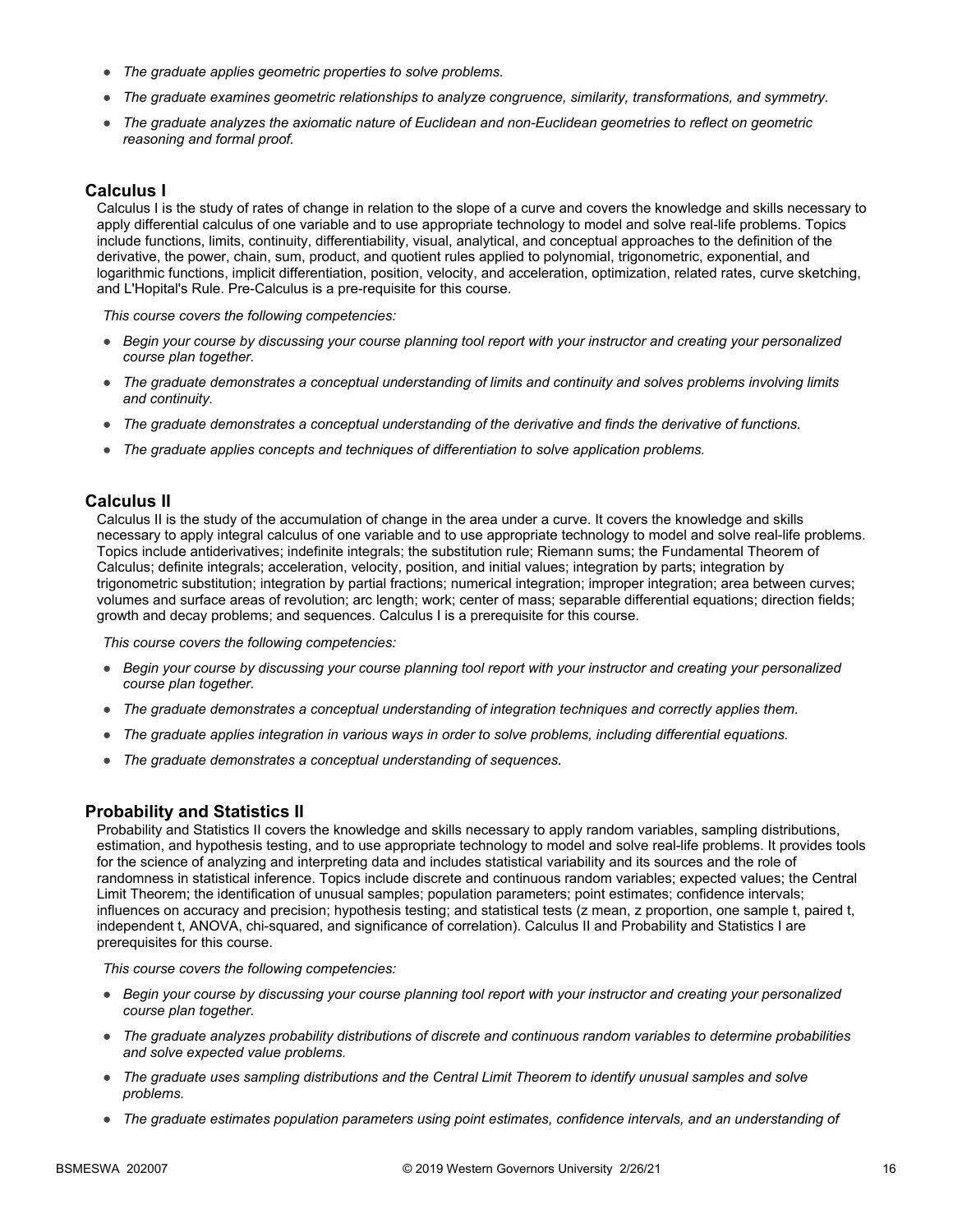*the factors that influence the accuracy and precision of estimates.*

● *The graduate applies the logic and process of hypothesis testing to evaluate claims about populations.*

#### **Calculus III**

Calculus III is the study of calculus conducted in three-or-higher-dimensional space. It covers the knowledge and skills necessary to apply calculus of multiple variables while using the appropriate technology to model and solve real-life problems. Topics include: infinite series and convergence tests (integral, comparison, ratio, root, and alternating), power series, taylor polynomials, vectors, lines and planes in three dimensions, dot and cross products, multivariable functions, limits, and continuity, partial derivatives, directional derivatives, gradients, tangent planes, normal lines, and extreme values. Calculus II is a prerequisite for this course.

*This course covers the following competencies:*

- *Begin your course by discussing your course planning tool report with your instructor and creating your personalized course plan together.*
- *The graduate demonstrates understanding of vectors and fluency with vector operations and applications.*
- *The graduate demonstrates understanding of functions of more than one variable and applies that knowledge to solve problems.*
- *The graduate demonstrates understanding of the properties of series and their applications and determines the convergence of series.*

#### **Mathematical Modeling and Applications**

Mathematical Modeling and Applications applies mathematics, such as differential equations, discrete structures, and statistics to formulate models and solve real-world problems. This course emphasizes improving students' critical thinking to help them understand the process and application of mathematical modeling. Probability and Statistics II and Calculus II are prerequisites.

*This course covers the following competencies:*

- *Begin your course by discussing your course planning tool report with your instructor and creating your personalized course plan together.*
- *The graduate formulates mathematical models for real-world situations.*
- *The graduate critiques mathematical models for accuracy of approach relative to the problem.*
- *The graduate refines mathematical models to better correspond to information and to support assumptions that are more realistic.*
- *The graduate applies discrete dynamic systems to solve real-world problems.*
- *The graduate applies continuous dynamic systems to solve real-world problems.*

#### **Linear Algebra**

Linear Algebra is the study of the algebra of curve-free functions extended into three- or higher-dimensional space. It covers the knowledge and skills necessary to apply vectors, matrices, matrix theorems, and linear transformations and to use technology to model and solve real-life problems. It also covers properties of and proofs about vector spaces. Topics include linear equations and their matrix-vector representation Ax=b; row reduction; linear transformations and their matrix representations (shear, dilation, rotation, reflection); matrix operations matrix inverses and invertible matrix characterizations; computing determinants; relating determinants to area and volume; and axiomatic and intuitive definitions of vector spaces and subspaces; and proving theorems about them. College Geometry and Calculus II are prerequisites for this course.

- *Begin your course by discussing your course planning tool report with your instructor and creating your personalized course plan together.*
- *The graduate demonstrates understanding of the properties and characteristics of vector spaces.*
- *The graduate demonstrates understanding of linear transformations and their applications.*
- *The graduate applies matrix theory and matrix algebra to model and solve problems.*
- *The graduate applies propositional logic to solve mathematical problems.*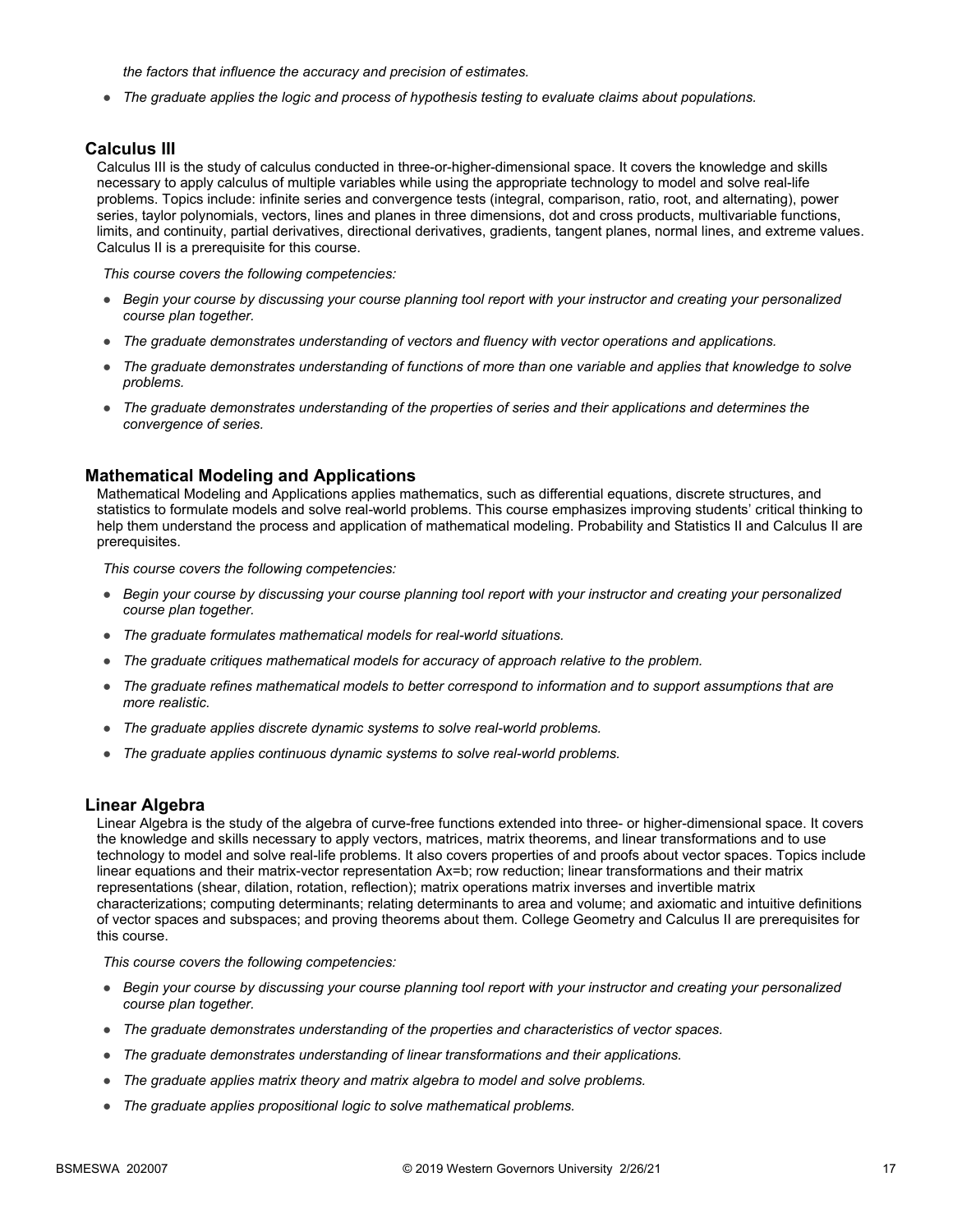● *The graduate applies predicate logic to solve mathematical problems.*

#### **Mathematics: Content Knowledge**

Mathematics: Content Knowledge is designed to help candidates refine and integrate the mathematics content knowledge and skills necessary to become successful secondary mathematics teachers. A high level of mathematical reasoning skills and the ability to solve problems are necessary to complete this course. Prerequisites for this course are College Geometry, Probability and Statistics I, Pre-Calculus, Calculus I, and Calculus II. Linear Algebra, and Calculus III are recommended.

*This course covers the following competencies:*

- *Begin your course by discussing your course planning tool report with your instructor and creating your personalized course plan together.*
- *The graduate synthesizes mathematical concepts and practices essential in secondary school mathematics to generate a comprehensive understanding of the discipline.*
- *The graduate verifies that they possess the requisite mathematical knowledge and skills by passing the mathematics content knowledge test required to become a beginning teacher of secondary school mathematics.*

#### **Abstract Algebra**

Geometry for Secondary Mathematics Teaching explores important conceptual underpinnings, common misconceptions, appropriate use of technology, and instructional practices to support and assess the learning of geometry. Secondary teachers in this course will develop a deep understanding of constructions and transformations, congruence and similarity, analytic geometry, solid geometry, conics, trigonometry, and the historical development of content. Calculus I and College Geometry are prerequisites for this course.

*This course covers the following competencies:*

- *Begin your course by discussing your course planning tool report with your instructor and creating your personalized course plan together.*
- *The graduate demonstrates an understanding of important number theory principles, their applications, and proofs.*
- *The graduate analyzes the characteristics of and proves theorems involving groups.*
- *The graduate demonstrates understanding of the characteristics of and proves theorems involving rings.*
- *The graduate demonstrates understanding of the characteristics of and proves theorems involving fields and subfields.*

#### **Advanced Calculus**

Advanced Calculus examines rigorous reconsideration and proofs involving calculus. Topics include real-number systems, sequences, limits, continuity, differentiation, and integration. This course emphasizes using critical thinking to analyze the connections between definitions and properties. Calculus III and Linear Algebra are prerequisites.

*This course covers the following competencies:*

- *Begin your course by discussing your course planning tool report with your instructor and creating your personalized course plan together.*
- *The graduate writes mathematical proofs with proper mathematical notation and terminology to demonstrate their understanding of accepted mathematical conventions.*
- *The graduate analyzes the real number system using precise definitions and theorems to develop an advanced perspective.*
- *The graduate analyzes limits of sequences using precise definitions and theorems to develop an advanced perspective.*
- *The graduate analyzes functions of one real variable using precise definitions and theorems to develop an advanced perspective.*

### **General Science Content**

#### **Introduction to Biology**

This course is a foundational introduction to the biological sciences. The overarching theories of life from biological research are explored as well as the fundamental concepts and principles of the study of living organisms and their interaction with the environment. Key concepts include how living organisms use and produce energy; how life grows, develops, and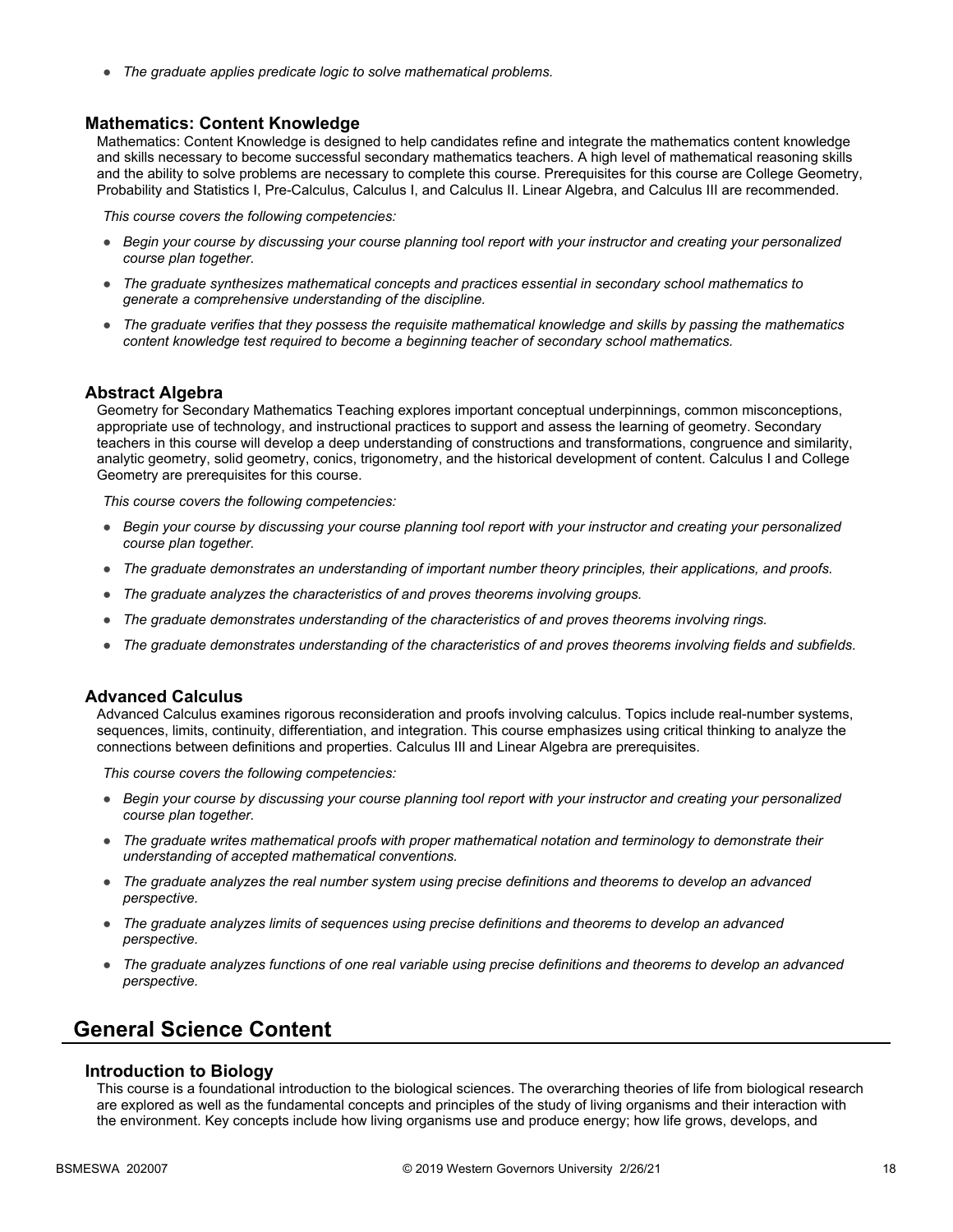reproduces; how life responds to the environment to maintain internal stability; and how life evolves and adapts to the environment.

*This course covers the following competencies:*

- *Begin your course by discussing your course planning tool report with your instructor and creating your personalized course plan together.*
- *The graduate analyzes the characteristics and classifications of living organisms.*
- *The graduate analyzes the basic chemical composition of cells and the basic processes that happen at the cellular level.*
- *The graduate analyzes different types of cells based on their structures and biological functions.*
- *The graduate analyzes the biological basis for and patterns of heredity and gene expression.*
- *The graduate analyzes inter-dependencies of organisms and their environments.*

#### **Natural Science Lab**

This course gives you an introduction to using the scientific method and engaging in scientific research to reach conclusions about the natural world. You will design and carry out an experiment to investigate a hypothesis by gathering quantitative data.

*This course covers the following competencies:*

- *Begin your course by discussing your course planning tool report with your instructor and creating your personalized course plan together.*
- *The graduate evaluates academic sources for their credibility and relevance to a chosen research topic on a natural world phenomenon.*
- *The graduate accurately executes the process of scientific inquiry through experimentation in the natural world.*
- *The graduate draws conclusions based on academic research and scientific inquiry.*

### **Education**

#### **Survey of Pacific Northwest History for Educators**

Survey of Pacific Northwest History is an overview of the historical, geographic, social, and economic development of the Pacific Northwest region of the United States, with a special emphasis on the Native American population who were the region's first inhabitants. The purpose of the course is to increase the candidate's awareness and sensitivity to the varying needs of their students based upon these populations. This course stresses the importance of relationships with local tribes and their continuous contributions to the development of Washington State and local communities and utilizes the Since Time Immemorial curriculum developed by Washington's Office of the Superintendent of Public Instruction. There are no prerequisites for this course.

*This course covers the following competencies:*

- *Begin your course by discussing your course planning tool report with your instructor and creating your personalized course plan together.*
- *The graduate analyzes the relationship between the geographic features of the Pacific Northwest and the culture and customs of the original peoples inhabiting the region (pre-European contact).*
- *The graduate analyzes the effects of contact, colonization, wars, and treaties on the cultural, social, and political structures of the Pacific Northwest.*
- *The graduate analyzes the influence of early industrialization, urbanization, and social movements on the Pacific Northwest Region.*
- *The graduate analyzes the impact of contemporary social, political, economic, and environmental changes in the Pacific Northwest.*

### **Pedagogy**

#### **Secondary Reading Instruction and Interventions**

Secondary Reading Instruction and Interventions explores the comprehensive, student-centered response to intervention (RTI) model used to identify and address the needs of learners in middle school and high school who struggle with reading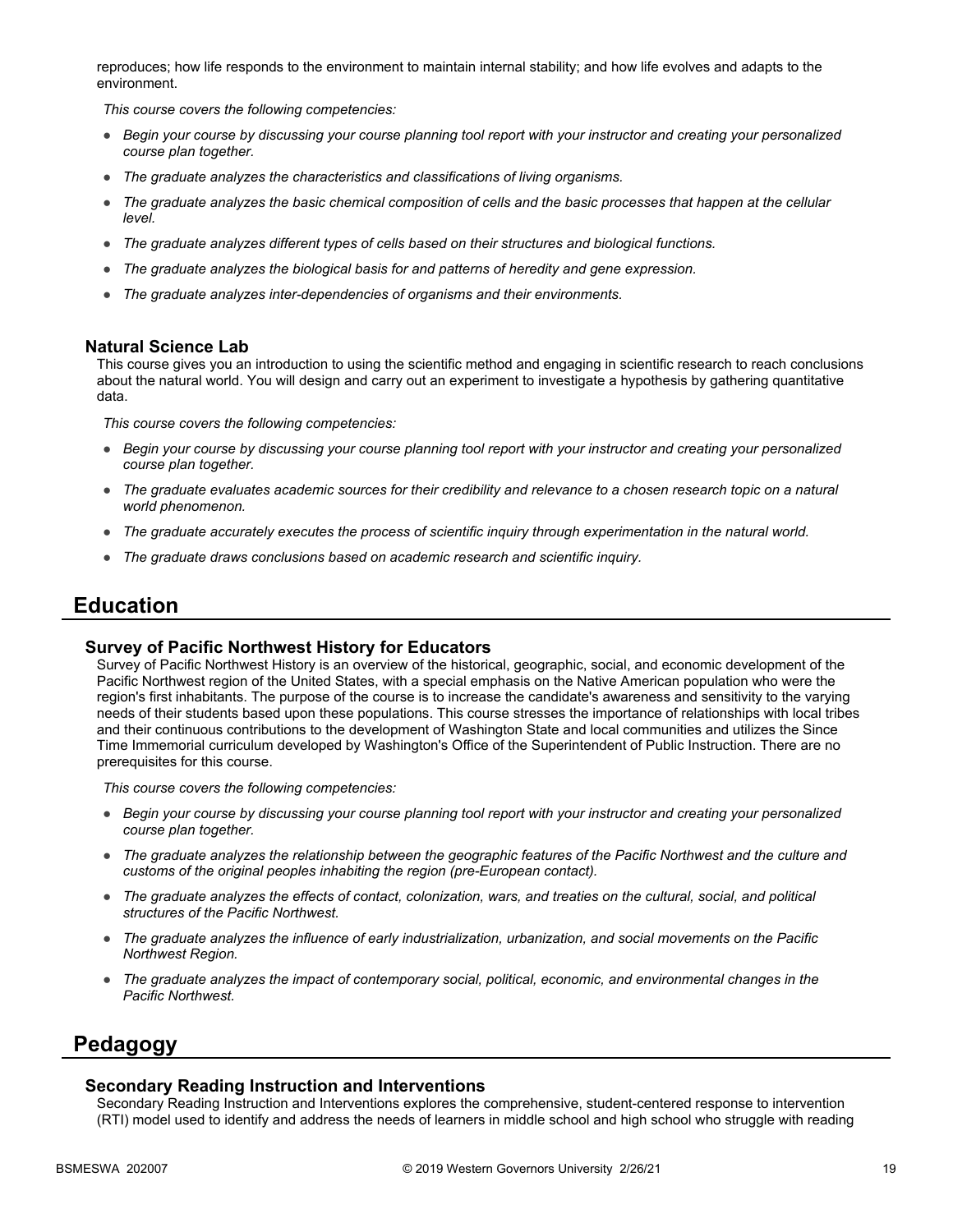comprehension and/or information retention. Course content provides educators with effective strategies designed to scaffold instruction and help learners develop increased skill in the following areas: reading, vocabulary, text structures and genres, and logical reasoning related to the academic disciplines. This course is designed to be taken after successful completion of the Introduction to Curriculum, Instruction, and Assessment course OR Introduction to Instructional Planning and Presentation AND Instructional Planning and Presentation in Special Education.

*This course covers the following competencies:*

- *Begin your course by discussing your course planning tool report with your instructor and creating your personalized course plan together.*
- *The graduate explains how the Response to Intervention (RTI) approach identifies, monitors, and differentiates instruction to ensure that struggling readers obtain the appropriate support and interventions to improve academic progress.*
- *The graduate develops effective vocabulary instruction to enhance students' reading comprehension in the content areas.*
- *The graduate integrates knowledge of effective comprehension strategies to help students monitor and improve their own comprehension when reading.*
- *The graduate integrates reading strategies that scaffold instruction for students when reading increasingly complex texts.*
- *The graduate integrates reading assessments to make informed instructional and placement decisions.*

#### **Secondary Disciplinary Literacy**

Secondary Disciplinary Literacy examines teaching strategies designed to help learners in middle and high school improve upon the literacy skills required to read, write, and think critically while engaging content in different academic disciplines. Themes include exploring how language structures, text features, vocabulary, and context influence reading comprehension across the curriculum. The course highlights strategies and tools designed to help teachers assess the reading comprehension and writing proficiency of learners and provides strategies to support students' reading and writing success in all curriculum areas. This course has no prerequisites.

*This course covers the following competencies:*

- *Begin your course by discussing your course planning tool report with your instructor and creating your personalized course plan together.*
- *The graduate distinguishes between the basic strategies used to facilitate comprehension in the content areas and the specialized reading practices needed to comprehend text in a specific discipline.*
- *The graduate integrates discipline-specific literacy instruction to help students understand the text structures, vocabulary, and language knowledge required for specific disciplines.*
- *The graduate plans writing activities that promote understanding of discipline-specific content through the organization, analysis, and synthesis of ideas.*
- *The graduate creates authentic learning tasks and activities that provide students with opportunities to demonstrate discipline specific understandings.*
- *The graduate integrates instructional strategies and materials in disciplinary literacy practices to enhance student understanding within the disciplines.*

### **Mathematics Education**

#### **Mathematics Learning and Teaching**

Mathematics Learning and Teaching will help students develop the knowledge and skills necessary to become prospective and practicing educators. Students will be able to use a variety of instructional strategies to effectively facilitate the learning of mathematics. This course focuses on selecting appropriate resources, using multiple strategies, and planning instruction, with methods based on research and problem solving. A deep understanding of the knowledge, skills, and disposition of mathematics pedagogy is necessary to become an effective secondary mathematics educator. There are no prerequisites for this course.

- *Begin your course by discussing your course planning tool report with your instructor and creating your personalized course plan together.*
- *The graduate integrates principles and models of teaching for understanding into learning activities.*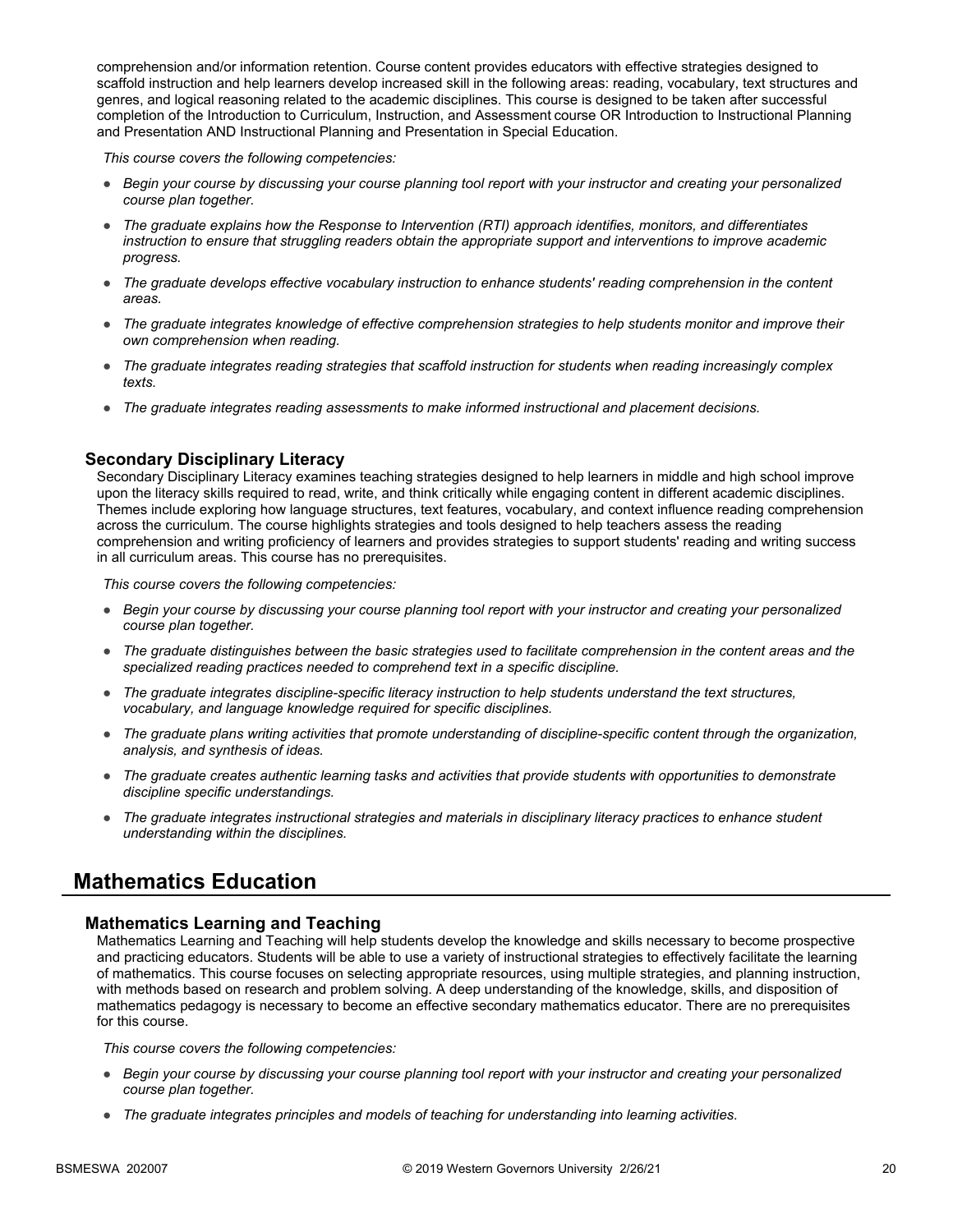- *The graduate integrates problem solving into learning activities to build conceptual understanding.*
- *The graduate evaluates teaching tools and strategies for the purpose of planning learning activities.*
- *The graduate evaluates learning activities for alignment with the National Council of Teachers of Mathematics (NCTM) standards.*
- *The graduate incorporates standards and best practices for the teaching and learning of mathematics for all students into instructional practice.*
- *The graduate uses multiple assessment strategies to evaluate student understanding and guide instruction.*
- *The graduate accommodates the needs and abilities of diverse students in the planning of learning activities.*

#### **Algebra for Secondary Mathematics Teaching**

Algebra for Secondary Mathematics Teaching explores important conceptual underpinnings, common student misconceptions and ways of thinking, appropriate use of technology, and instructional practices to support and assess the learning of algebra. Secondary teachers should have an understanding of the following: algebra as an extension of number, operation, and quantity; various ideas of equivalence pertaining to algebraic structures; patterns of change as covariation between quantities; connections between representations (tables, graphs, equations, geometric models, context); and the historical development of content and perspectives from diverse cultures. In particular, this course focuses on deeper understanding of rational numbers, ratios and proportions, meaning and use of variables, functions (e.g., exponential, logarithmic, polynomials, rational, quadratic), and inverses. Calculus I is a prerequisite for this course.

*This course covers the following competencies:*

- *Begin your course by discussing your course planning tool report with your instructor and creating your personalized course plan together.*
- *The graduate analyzes historical development, perspectives from diverse cultures, and content knowledge to deepen a student's algebraic understanding.*
- *The graduate integrates instructional practices to support and assess students' understanding of algebra.*
- *The graduate integrates technology to support and assess students' learning of algebra.*
- *The graduate analyzes conceptual algebra underpinnings, common misconceptions, and students' ways of thinking to create opportunities to learn.*

#### **Geometry for Secondary Mathematics Teaching**

Geometry for Secondary Mathematics Teaching explores important conceptual underpinnings, common misconceptions and students' ways of thinking, appropriate use of technology, and instructional practices to support and assess the learning of geometry. Secondary teachers in this course will develop a deep understanding of constructions and transformations, congruence and similarity, analytic geometry, solid geometry, conics, trigonometry, and the historical development of content. Calculus I and College Geometry are prerequisites for this course.Calculus I and College Geometry are prerequisites for this course.

*This course covers the following competencies:*

- *Begin your course by discussing your course planning tool report with your instructor and creating your personalized course plan together.*
- *The graduate analyzes historical development, perspectives from diverse cultures, and content knowledge to deepen a student's geometry understanding.*
- *The graduate integrates instructional practices to support and assess students' understanding of geometry.*
- *The graduate integrates technology to support and assess students' learning of geometry.*
- *The graduate analyzes conceptual geometry underpinnings, common misconceptions, and students' ways of thinking to create opportunities to learn.*

#### **Statistics and Probability for Secondary Mathematics Teaching**

Statistics and Probability for Secondary Mathematics Teaching explores important conceptual underpinnings, common misconceptions and students' ways of thinking, appropriate use of technology, and instructional practices to support and assess the learning of statistics and probability. Secondary teachers should have a deep understanding of summarizing and representing data, study design and sampling, probability, testing claims and drawing conclusions, and the historical development of content and perspectives from diverse cultures. Calculus I and Probability and Statistics I and II are prerequisites for this course.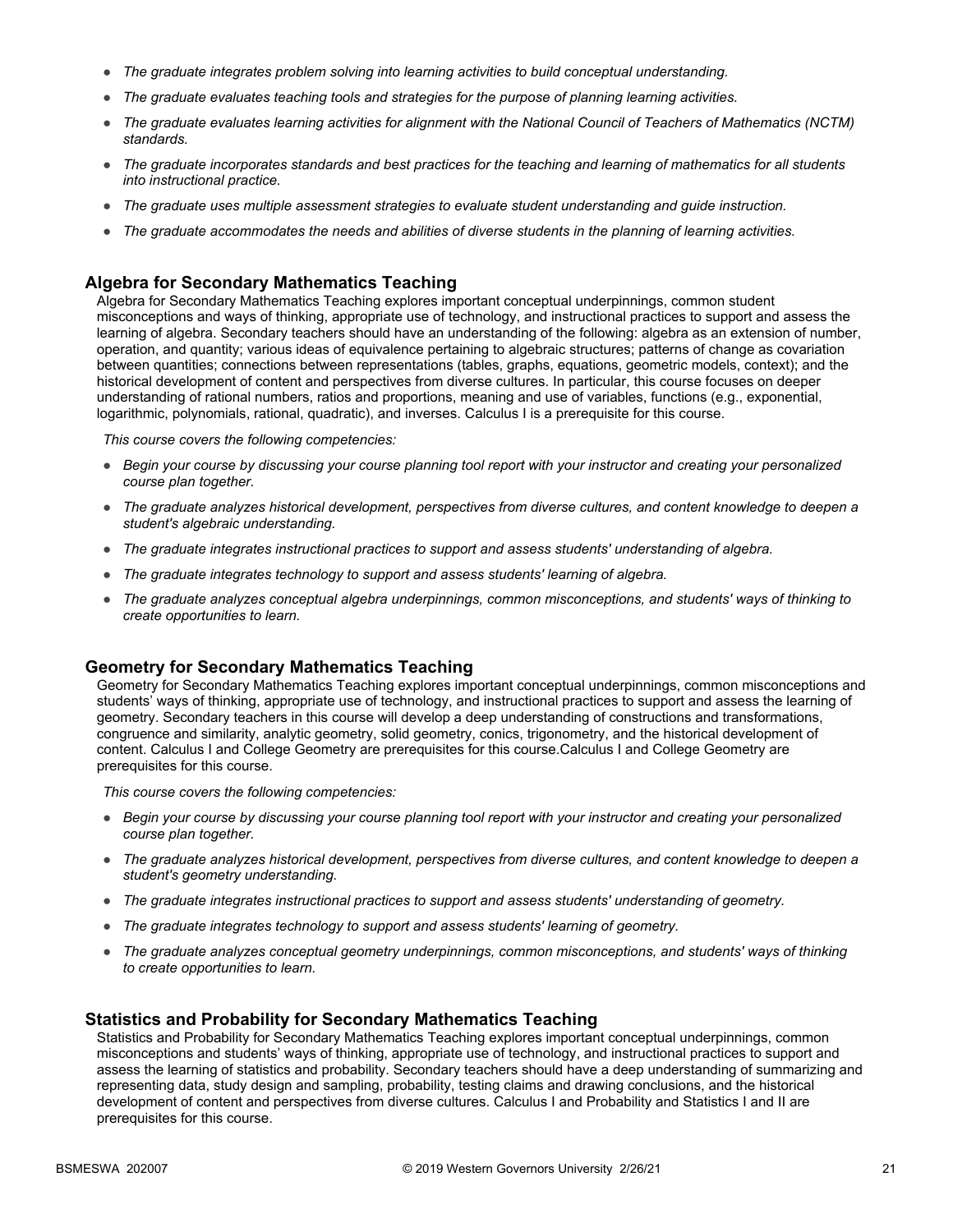*This course covers the following competencies:*

- *Begin your course by discussing your course planning tool report with your instructor and creating your personalized course plan together.*
- *The graduate analyzes historical development, perspectives from diverse cultures, and content knowledge to deepen a student's statistics and probability understanding.*
- *The graduate integrates instructional practices to support and assess students' understanding of statistics and probability.*
- *The graduate integrates technology to support and assess students' learning of statistics and probability.*
- *The graduate analyzes conceptual statistics and probability underpinnings, common misconceptions, and students' ways of thinking to create opportunities to learn.*

#### **Mathematics History and Technology**

In this course, you will learn about a variety of technological tools for doing mathematics, and develop a broad understanding of the historical development of mathematics. You will come to understand that mathematics is a very human subject that comes from the macro-level sweep of cultural and societal change, as well as the micro-level actions of individuals with personal, professional, and philosophical motivations. You will focus on the historical development of mathematics including contributions of significant figures and diverse cultures. Most importantly, you will learn to evaluate and apply technological tools and historical information to create an enriching student-centered mathematical learning environment.

*This course covers the following competencies:*

- *Begin your course by discussing your course planning tool report with your instructor and creating your personalized course plan together.*
- *The graduate analyzes major historical developments and cultural contributions in number systems, algebra, geometry, calculus, discrete mathematics, statistics and probability, and measurement.*
- *The graduate analyzes the historical development of methods in mathematics.*
- *The graduate analyzes the humanistic, social, and political influences on mathematical discoveries and the applications and effect of those discoveries.*
- *The graduate evaluates technological tools for appropriate use in a variety of situations.*
- *The graduate utilizes appropriate industry-standard technological tools to solve problems.*
- *The graduate integrates student-centered technology in the planning of learning activities to build understanding of mathematical concepts and promote creativity.*
- *The graduate integrates mathematics history into the planning of learning activities to improve student learning.*

### **Pre-Clinical Experiences**

#### **Preclinical Experiences in Mathematics**

Preclinical Experiences in Mathematics provides students the opportunity to observe and participate in a wide range of inclassroom teaching experiences in order to develop the skills and confidence necessary to be an effective teacher. Students will reflect on and document at least 75 hours of in-classroom observations. Prior to entering the classroom for the observations, students will be required to meet several requirements including a cleared background check, passing scores on the state or WGU required basic skills exam and a completed resume.

- *The graduate develops a classroom management plan that integrates best practices for engagement and motivation.*
- *The graduate evaluates the theoretical and practical implications of various content knowledge applications, tools of inquiry, instructional strategies, models and trends in the context of classrooms and schools.*
- *The graduate collaborates with a mentor teacher in the planning and delivery of instruction in a classroom setting.*
- *The graduate evaluates the theoretical and practical implications of various strategies that are intended to support the use of academic language, metacognition, and communication in classroom contexts.*
- *The graduate evaluates the theoretical and practical applications of various assessment practices as they relate to student learning and instructional design.*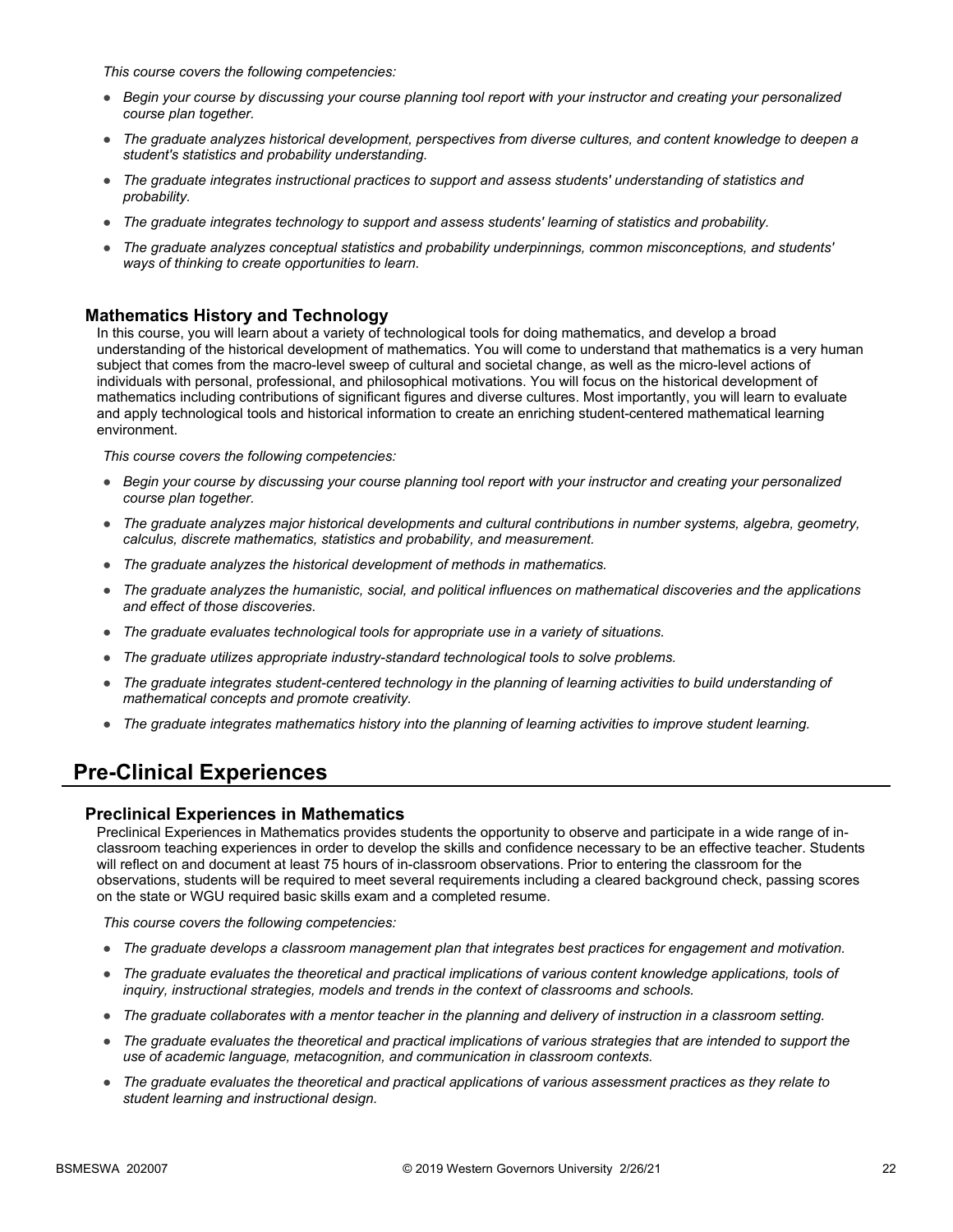- *The graduate evaluates various applications of technological integration in support of learning for all students.*
- *The graduate evaluates the theoretical, legal, ethical, and practical applications of teaching students with exceptional learning needs.*
- *The graduate evaluates educational observations and experiences connected to professional practices to support the development of appropriate teaching dispositions and a personal teaching philosophy.*

### **Demonstration Teaching**

#### **Supervised Demonstration Teaching in Mathematics, Observations 1 and 2**

Supervised Demonstration Teaching in Mathematics involves a series of classroom performance observations by the host teacher and clinical supervisor that develop comprehensive performance data about the teacher candidate's skills.

*This course covers the following competencies:*

- *The graduate provides developmentally appropriate instruction that supports the cognitive, linguistic, social, emotional, and physical needs of all students.*
- *The graduate establishes a safe and productive learning environment that supports individual learning, collaborations, and positive social interaction.*
- *The graduate integrates effective strategies to manage the resources, students, procedures, and routines of the classroom.*
- *The graduate designs instruction that effectively integrates understanding of subject matter, curriculum goals, crossdisciplinary skills, pedagogy, and students.*
- *The graduate integrates multiple methods of assessment that engage students in their own growth, document student progress, and inform ongoing planning and instruction.*
- *The graduate integrates a variety of instructional strategies that engage students in the learning process and encourage deep understanding of content and development of the skills needed to apply knowledge in meaningful ways.*
- *The graduate integrates effective strategies to manage the delivery of lesson content.*
- *The graduate integrates appropriate central concepts, tools of inquiry, and structures of the discipline to make content accessible and meaningful for all students and to assure mastery.*

#### **Supervised Demonstration Teaching in Mathematics, Observation 3 and Midterm**

Supervised Demonstration Teaching in Mathematics involves a series of classroom performance observations by the host teacher and clinical supervisor that develop comprehensive performance data about the teacher candidate's skills.

*This course covers the following competencies:*

- *The graduate provides developmentally appropriate instruction that supports the cognitive, linguistic, social, emotional, and physical needs of all students.*
- *The graduate establishes a safe and productive learning environment that supports individual learning, collaborations, and positive social interaction.*
- *The graduate integrates effective strategies to manage the resources, students, procedures, and routines of the classroom.*
- *The graduate designs instruction that effectively integrates understanding of subject matter, curriculum goals, crossdisciplinary skills, pedagogy, and students.*
- *The graduate integrates multiple methods of assessment that engage students in their own growth, document student progress, and inform ongoing planning and instruction.*
- *The graduate integrates a variety of instructional strategies that engage students in the learning process and*  encourage deep understanding of content and development of the skills needed to apply knowledge in meaningful *ways.*
- *The graduate integrates effective strategies to manage the delivery of lesson content.*
- *The graduate integrates appropriate central concepts, tools of inquiry, and structures of the discipline to make content accessible and meaningful for all students and to assure mastery.*

#### **Supervised Demonstration Teaching in Mathematics, Observations 4 and 5**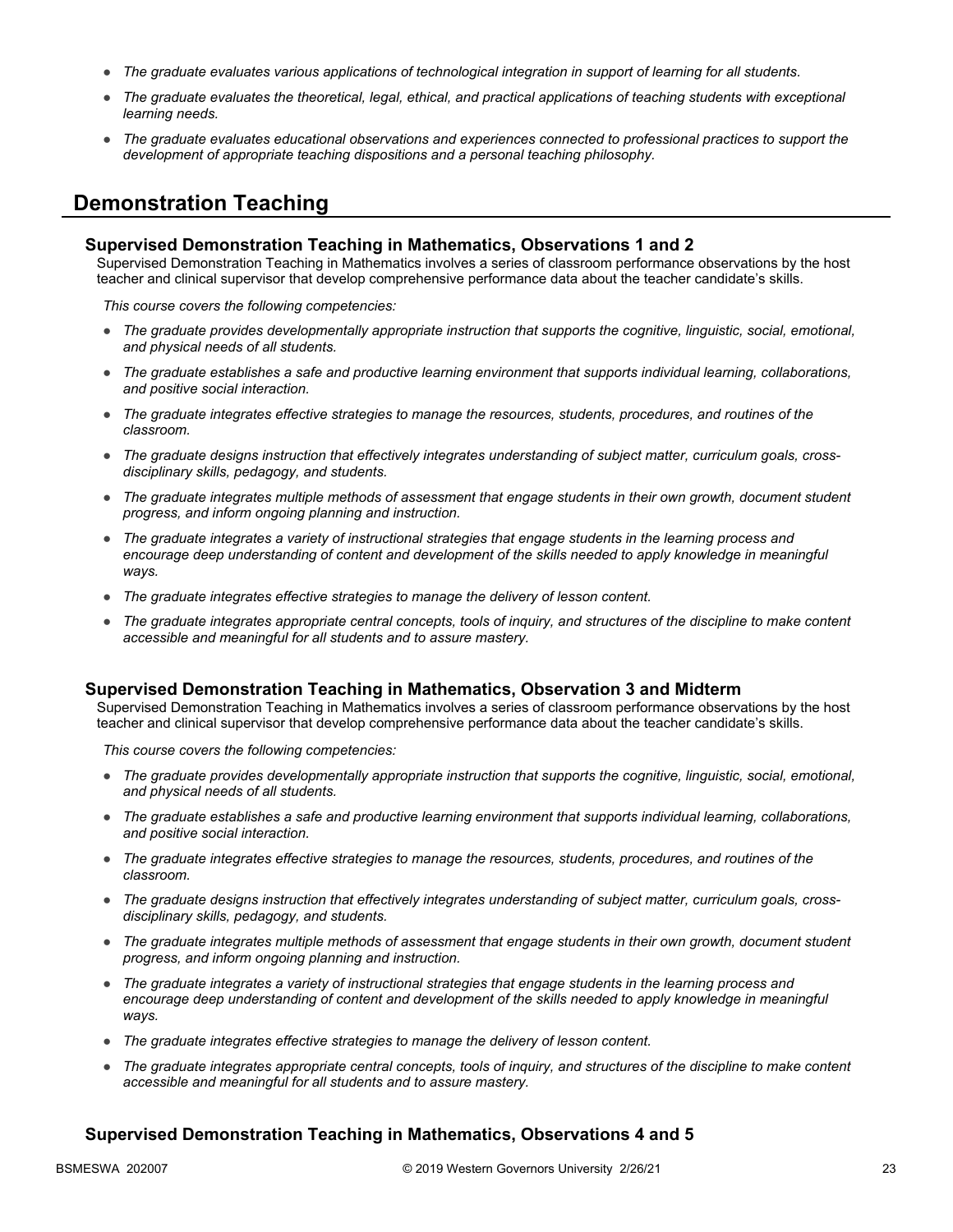Supervised Demonstration Teaching in Mathematics involves a series of classroom performance observations by the host teacher and clinical supervisor that develop comprehensive performance data about the teacher candidate's skills.

*This course covers the following competencies:*

- *The graduate provides developmentally appropriate instruction that supports the cognitive, linguistic, social, emotional, and physical needs of all students.*
- *The graduate establishes a safe and productive learning environment that supports individual learning, collaborations, and positive social interaction.*
- *The graduate integrates effective strategies to manage the resources, students, procedures, and routines of the classroom.*
- *The graduate designs instruction that effectively integrates understanding of subject matter, curriculum goals, crossdisciplinary skills, pedagogy, and students.*
- *The graduate integrates multiple methods of assessment that engage students in their own growth, document student progress, and inform ongoing planning and instruction.*
- *The graduate integrates a variety of instructional strategies that engage students in the learning process and*  encourage deep understanding of content and development of the skills needed to apply knowledge in meaningful *ways.*
- *The graduate integrates effective strategies to manage the delivery of lesson content.*
- *The graduate integrates appropriate central concepts, tools of inquiry, and structures of the discipline to make content accessible and meaningful for all students and to assure mastery.*

#### **Supervised Demonstration Teaching in Mathematics, Observation 6 and Final**

Supervised Demonstration Teaching in Mathematics involves a series of classroom performance observations by the host teacher and clinical supervisor that develop comprehensive performance data about the teacher candidate's skills.

*This course covers the following competencies:*

- *The graduate provides developmentally appropriate instruction that supports the cognitive, linguistic, social, emotional, and physical needs of all students.*
- *The graduate establishes a safe and productive learning environment that supports individual learning, collaborations, and positive social interaction.*
- *The graduate integrates effective strategies to manage the resources, students, procedures, and routines of the classroom.*
- *The graduate designs instruction that effectively integrates understanding of subject matter, curriculum goals, crossdisciplinary skills, pedagogy, and students.*
- *The graduate integrates multiple methods of assessment that engage students in their own growth, document student progress, and inform ongoing planning and instruction.*
- *The graduate integrates a variety of instructional strategies that engage students in the learning process and encourage deep understanding of content and development of the skills needed to apply knowledge in meaningful ways.*
- *The graduate integrates effective strategies to manage the delivery of lesson content.*
- *The graduate integrates appropriate central concepts, tools of inquiry, and structures of the discipline to make content accessible and meaningful for all students and to assure mastery.*

#### **Teacher Performance Assessment in Mathematics Education**

The Teacher Performance Assessment is a culmination of the wide variety of skills learned during your time in the Teachers College at WGU. In order to be a competent and independent classroom teacher, you will showcase a collection of your content, planning, instructional, and reflective skills in this professional assessment.

- *The graduate evaluates the teaching context to accommodate student differences to plan for instruction and assessment.*
- *The graduate plans learning environments that support individual learning, collaboration, and positive social interaction.*
- *The graduate plans comprehensive learning segments of instruction and assessment that align with standards and the*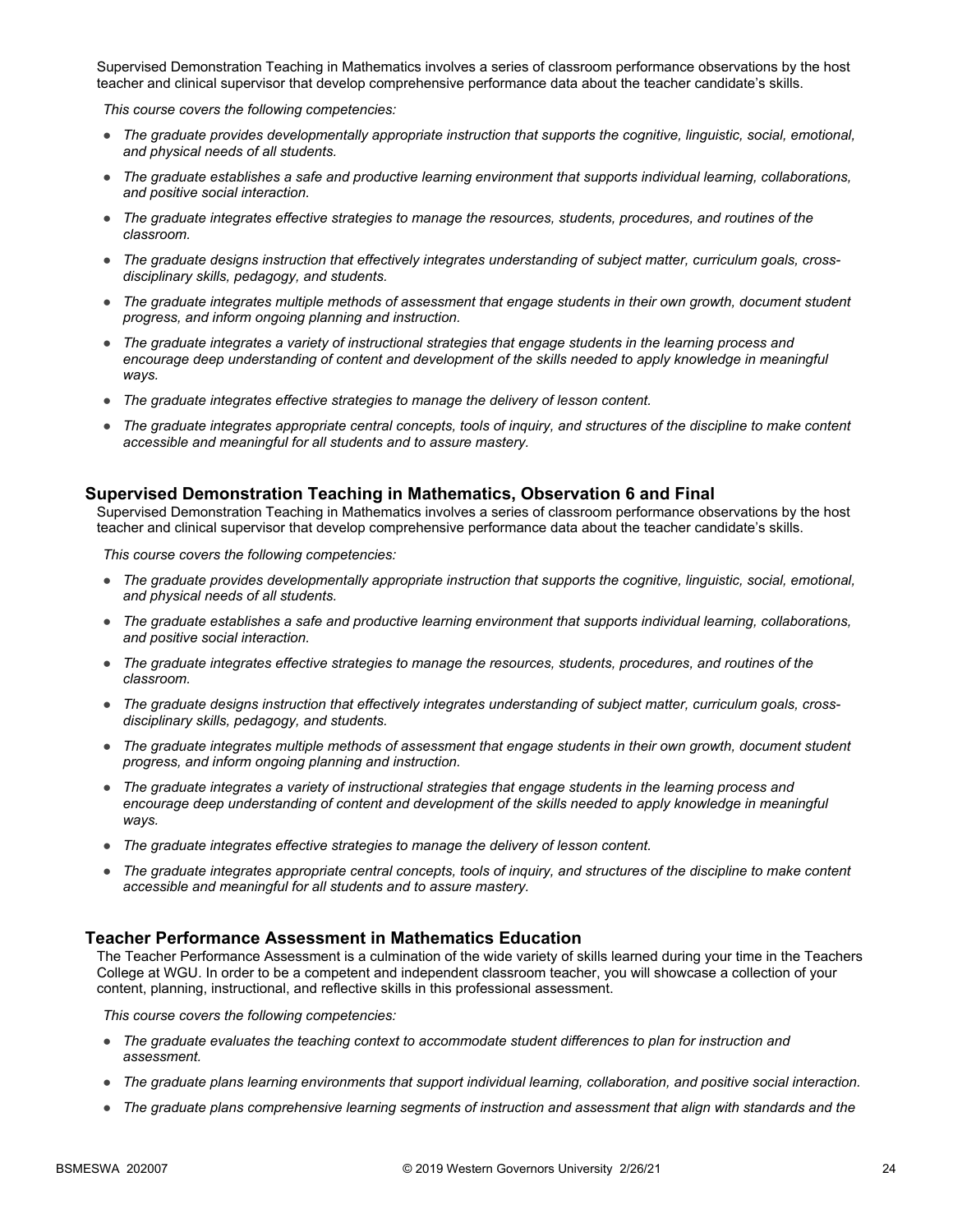*needs of students.*

- *The graduate applies instructional strategies that promote learning, engage students, and provide differentiated instruction.*
- *The graduate integrates strategies to develop academic language that facilitates effective student participation and engagement in learning.*
- *The graduate utilizes assessment data to profile student learning, communicate information about student progress and achievement, and guide and modify instruction.*
- *The graduate evaluates teaching experiences including the planning and implementing of curriculum and instruction through ongoing reflection.*

#### **Professional Portfolio**

Professional Portfolio requires candidates to create an online teaching portfolio that demonstrates professional beliefs, growth, and effective teaching practices from the Demonstration Teaching experience. The portfolio includes reflective essays (educational beliefs, professional growth, and collaboration with stakeholders) and professional artifacts (resume and artifacts with commentary on academic language, systems of student support, education technology, and professional communication with families) developed and acquired during Demonstration Teaching.

*This course covers the following competencies:*

- *The graduate recommends improvements for instruction and professional practice through personal reflection.*
- *The graduate integrates technology into classroom learning experiences to enhance student learning and monitor academic progress.*
- *The graduate demonstrates ethical responsibilities and appropriate teaching dispositions, including those outlined in the Western Governors University Teachers College Code of Ethics.*
- *The graduate recommends strategies that support the development of academic language for all students.*
- *The graduate integrates a variety of strategies and resources to differentiate instruction and meet the needs of diverse learners.*
- *The graduate develops appropriate plans for professional growth in subject matter knowledge and pedagogical skills, including habits and skills of continual inquiry and learning.*

#### **Cohort Seminar**

Cohort Seminar provides mentoring and supports teacher candidates during their demonstration teaching period by providing weekly collaboration and instruction related to the demonstration teaching experience. It facilitates their demonstration of competence in becoming reflective practitioners, adhering to ethical standards, practicing inclusion in a diverse classroom, exploring community resources, building collegial and collaborative relationships with teachers, and considering leadership and supervisory skills.

- *The graduate demonstrates the ability to positively impact student learning through work samples, student artifacts, assessment results, and reflection.*
- *The graduate recommends improvements for instruction and professional practice through personal reflection.*
- *The graduate demonstrates ethical responsibilities and appropriate teaching dispositions, including those outlined in the Western Governors University Teachers College Code of Ethics.*
- *The graduate recommends strategies for effectively collaborating with colleagues, parents, and community professionals to support student development, learning, and well being.*
- *The graduate selects community resources that support students' non-instructional needs in and out of the classroom.*
- *The graduate recommends strategies that support the development of academic language for all students.*
- *The graduate integrates a variety of strategies and resources to differentiate instruction and meet the needs of diverse learners.*
- *The graduate recommends effective strategies to maintain high levels of student engagement.*
- *The graduate recommends best practices for classroom management, effective transitions, and pacing to maximize instructional time.*
- *The graduate develops appropriate plans for professional growth in subject matter knowledge and pedagogical skills,*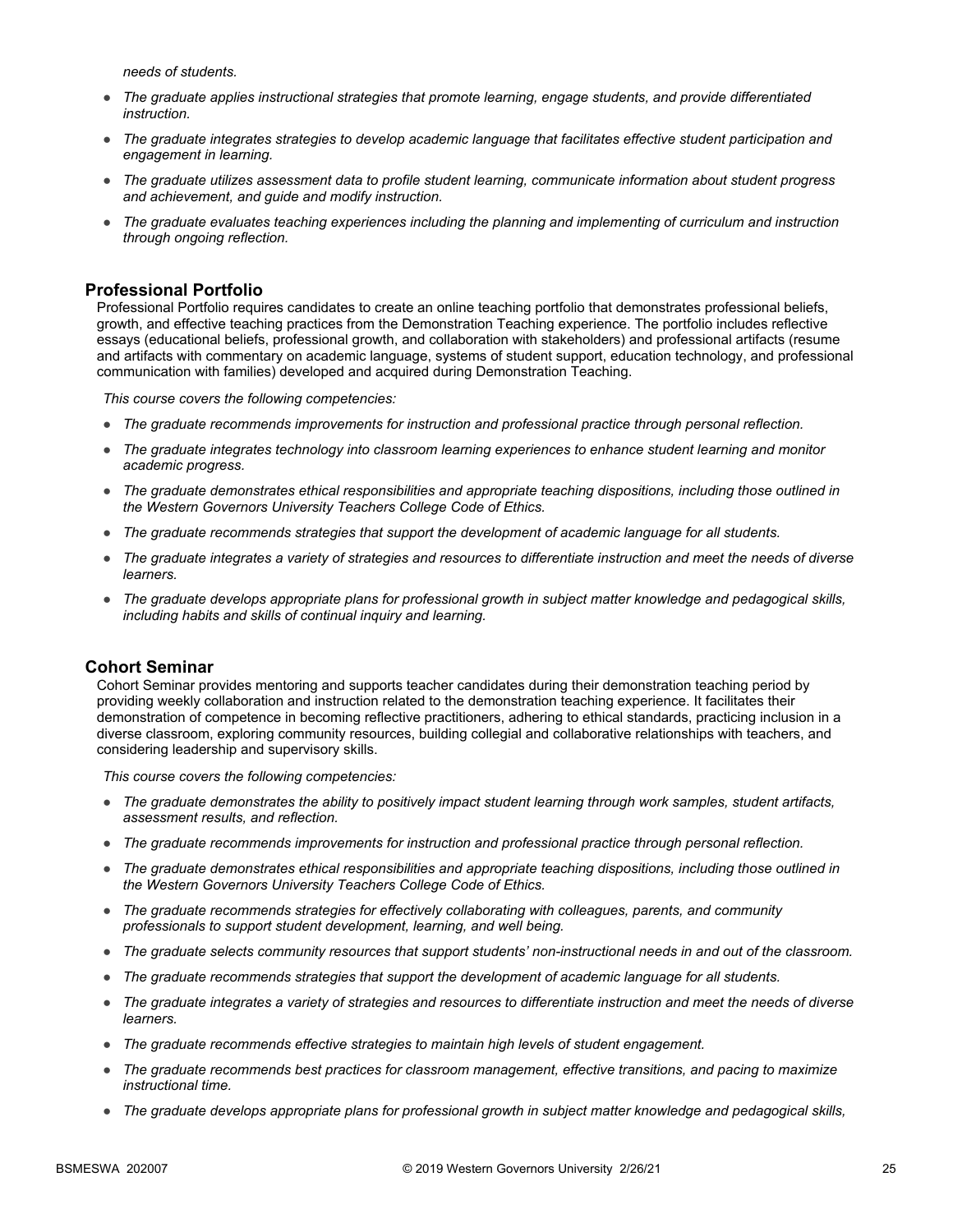*including habits and skills of continual inquiry and learning.*